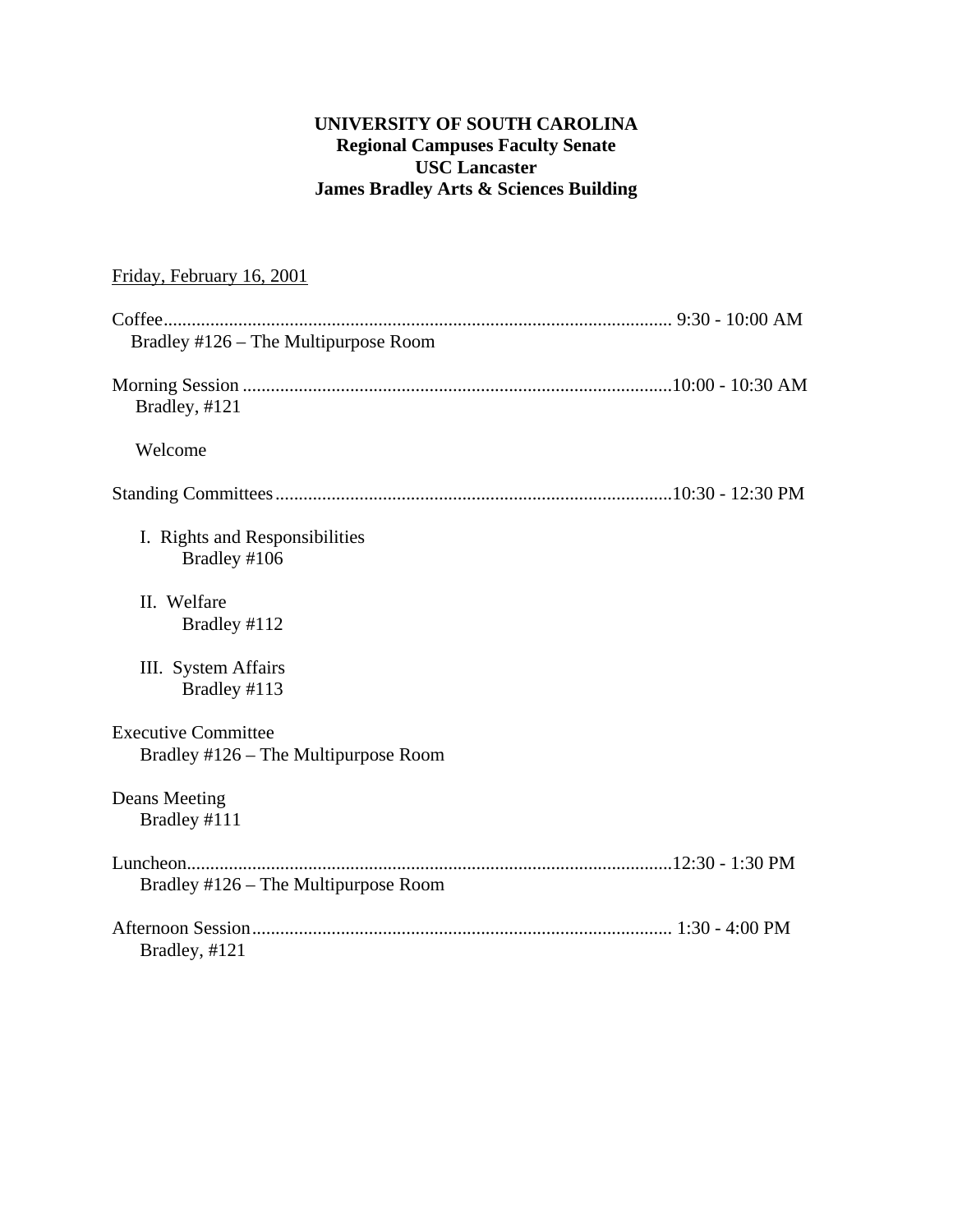# **AGENDA**

- I. Call To Order
- II. Correction/Approval of Minutes: November 17, 2000 USC Union, Columbia, SC
- III. Reports from University Officers
	- A. Dr. Chris P. Plyler, Vice Provost & Executive Dean
	- B. Dr. Carolyn A. West, Associate Vice Provost
	- C. Regional Campus Deans
	- D. Dr. Sally Boyd, Assistant Vice Provost for Continuing Education Academic Credit Programs
- IV. Reports from Standing Committees
	- A. Rights and Responsibilities Professor Wayne Chilcote
	- B. Welfare Professor Noni Bohonak
	- C. System Affairs Professor Chris Borycki
- V. Executive Committee Professor Roy Darby
- VI. Reports from Special Committees
	- A. Committee on Libraries Professor David Bowden
	- B. Committee on Curricula and Course Professor Chris Borycki
	- C. Committee on Faculty Welfare Professor Linda Allman
	- D. Faculty-Board of Trustees Liaison Committee Professor Ellen Chamberlain
	- E. Research and Productive Scholarship Committee Professor Bob Costello
	- F. Other Committees
		- 1. Conflict of Interest Committee Professor Wayne Chilcote
		- 2. Manual Review Ad Hoc Committee Professor John Logue
		- 3. Regional Campuses Academic Advisory Council Professor Danny Faulkner
- VII. Unfinished Business
- VIII. New Business
- IX. Announcements
- X. Adjournment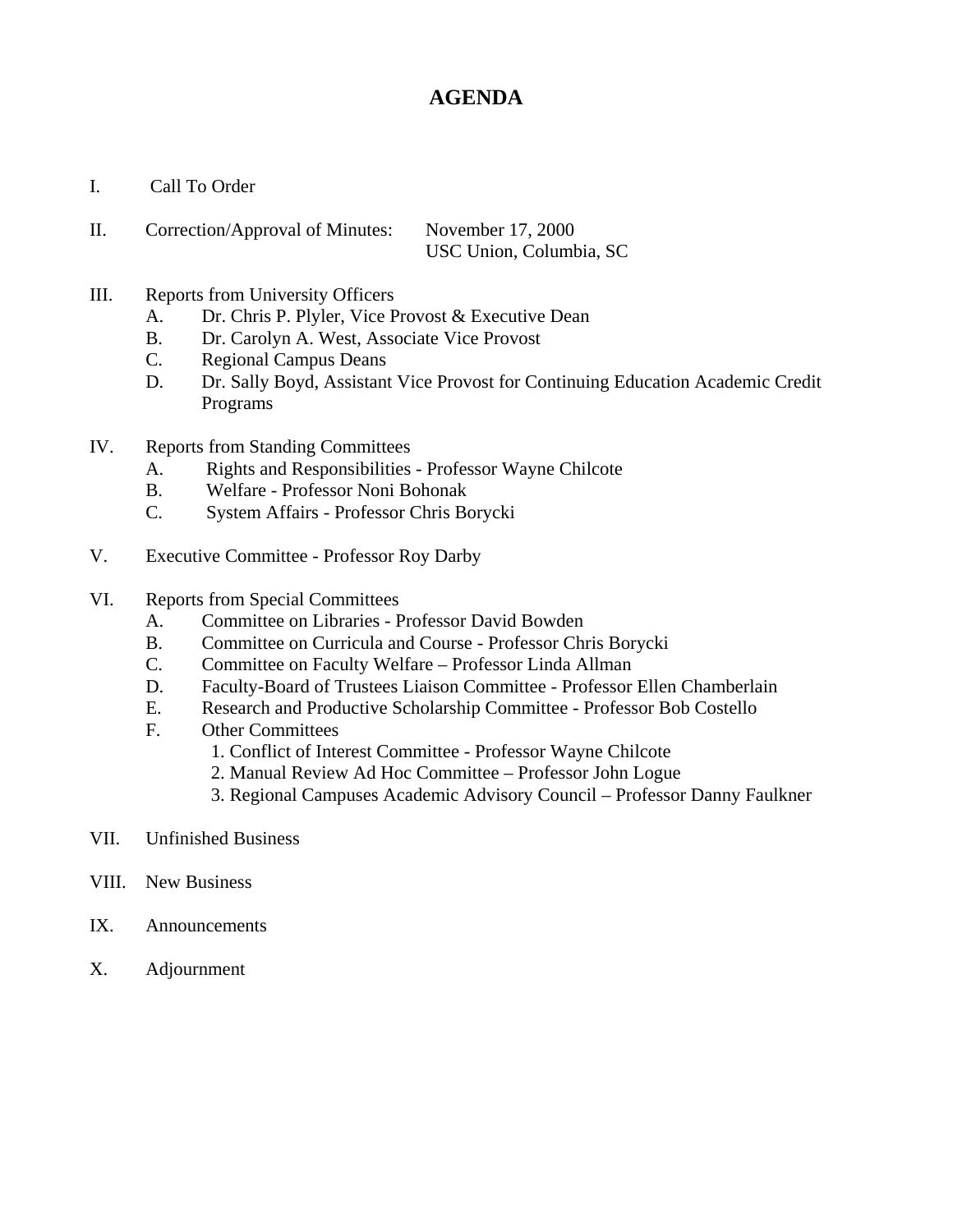# Meeting of the Regional Campuses Faculty Senate USC Lancaster February 16, 2001

Morning Session:

I. The Chair, Danny Faulkner convened the Regional Campuses Faculty Senate at USC Lancaster at 10:04 AM and welcomed senators to his home campus.

Dean Pappin expressed delight at having RCFS on the Lancaster campus at the new James Bradley Arts and Sciences building. "This has been an effort that has been remarkable under the leadership of our state representatives, especially Representative Billy Boan and Representative Jim Hodges and State Senator Greg Gregory. USC Lancaster received a 2.7 million dollar state appropriation. Under the leadership of an illustrious community person, who has been pastpresident of Spring's foundation, 8 million dollars was raised from the surrounding area which led to a 10.7 million dollar structure. The campus is very proud. The faculty and staff contributed 60,000 dollars to the project. Faculty wear multiple hats as they do on all campuses.

Some of the things happening on the Lancaster campus are:

There is a gallery exhibit in the Hubbard Gallery in Hubbard Hall called "Illuminations of Memory, Fantasy, and Desire," the work of Donna Hammond Goodman, a professor at Francis Marion University. Professor Fran Perry is the curator who continually brings in outstanding events.

Another special event is Honors Day in which 100- 200 local area high school students visit the campus. It will occur next Friday. There is an Honors Bowl for competing high schools.

The Friends of the Medford Library on March 29 will host First Lady of South Carolina, Rachel Hodges for "Reading with Rachel."

USC Lancaster held its first bicentennial event,. Professor Doug Woodward made a presentation of the impact of the campuses on the surrounding area. John Catalano directed this very successful event.

The campus has greatly benefited from the Gregory Health and Wellness Center. The campus has recently received new Nautilus equipment purchased with a grant of \$216, 000 from the J. Marion Simms Foundation.

Professor Faulkner announced that it was necessary to elect a new Vice-Chairman owing to the resignation of Larry West, because of conflict owing to a promotion he received on his campus. Faculty manual requires that the Vice-chair chairs the nominating committee, which meets over lunch today. By the rules, the Senate must have a slate of nominees by March 1. The Senate does not elect a chair. The Vice-chair becomes the Chair. The nominating committee met before the session and is to bring forward a nominee.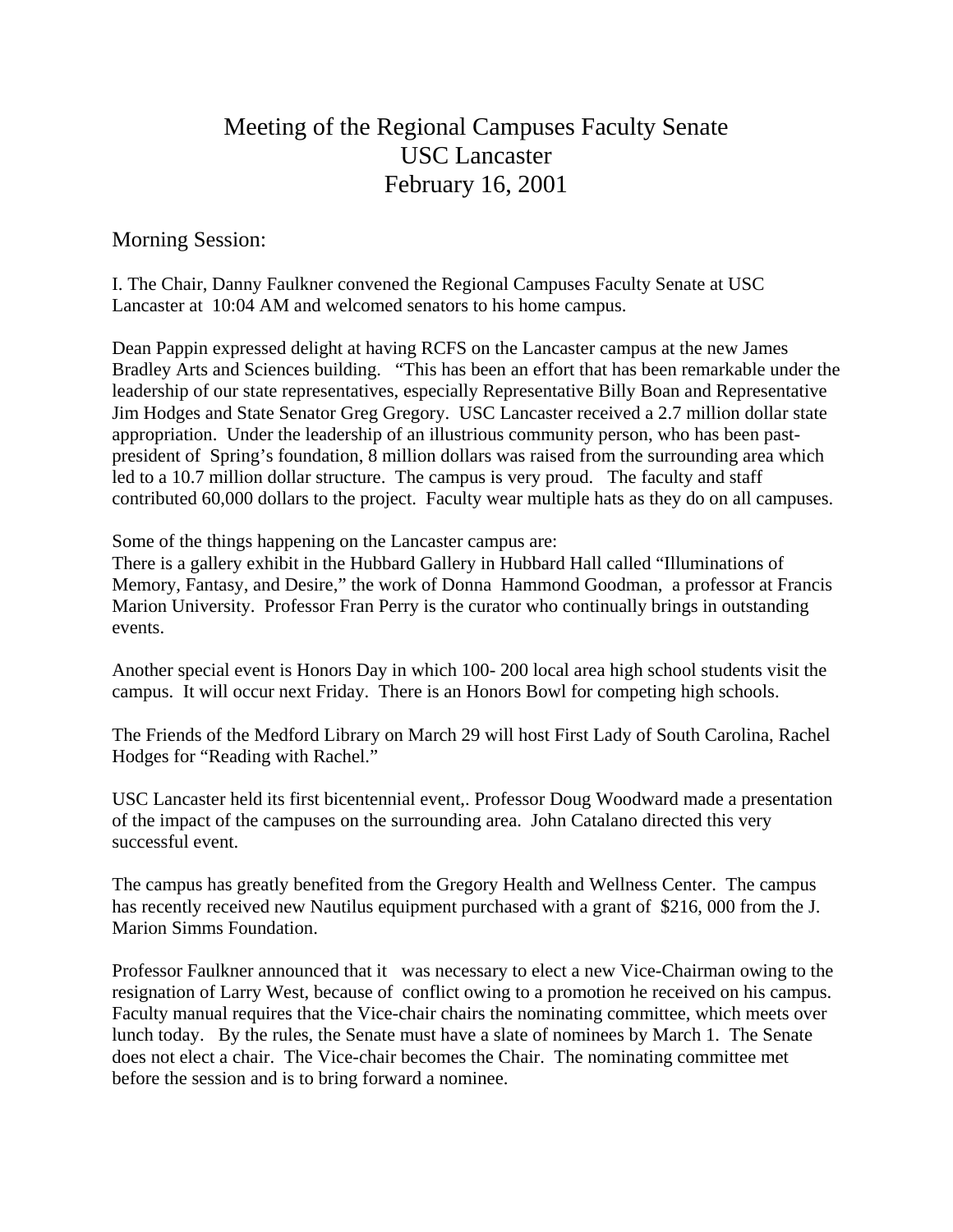**Catalano** (Lancaster): The nominating committee met and nominated Wayne Chilcote (Salkehatchie).

There were no further nominations. Wayne Chilcote was elected Vice-chair of the Senate by acclimation.

Professor Faulkner adjourned the senators to committee meetings at 10:12 AM.

Afternoon session:

II. Professor Faulkner convened the afternoon session at 1:30 PM.

III. **Approval of the Minutes:** Chris Borycki noted that there was an error in the url address identifying the site for activities of the Courses and Curriculum Committee. The correct address is [http://www.uscsumter.edu/~rbcastle/candc.htm](http://www.uscsumter.edu/%7Erbcastle/candc.htm)

The minutes were then approved as amended.

#### IV. **Reports from University Officers:**

#### A. **Report of the Vice-Provost and Executive Dean of the Regional Campuses**: **See Attachment 1**

Catalano (Lancaster): There is sometimes a misunderstanding in Columbia about what we do. And so I'm wondering how it is that a Columbia faculty member wrote each of our self-study documents. How are the faculty on our campuses going to get involved a little more in this whole self-study thing?

Vice-Provost Plyler: This whole technology emphasis is something new to the University. The "must" statements, while they must be answered, we do not have to get through that whole exercise. We are being asked at the eleventh hour to provide information. We are told that Becker's responsibilities, the "must" statements, will represent about 25% of the visit. The other portion will be technology. I hear your concerns.

Associate Vice-Provost West: Who decided that was Peter Becker. Originally there was to be one report. It's only been within the last couple of months that we found out that there would a Columbia report and one for each of the campuses. He came to each of your campuses and I'm sure he would like to hear from your regarding your concerns.

Catalano (Lancaster): I don't even know what's in our campus' report. He's been on our campus one time.

Associate Vice-Provost West: Your academic deans have been involved.

Catalano (Lancaster): Some of the questions had to do with what did you do as part of the process.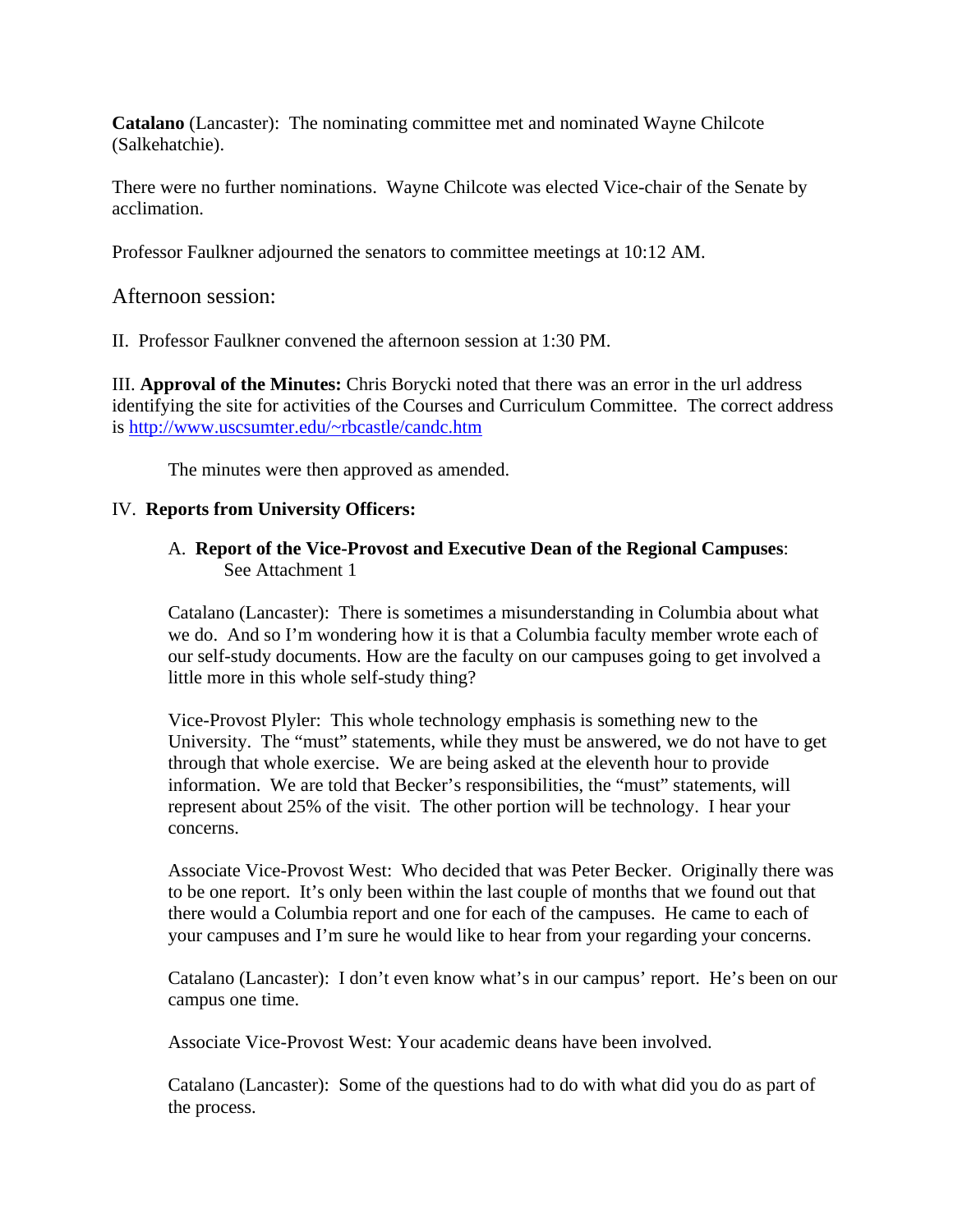Associate Vice-Provost West: I think the questions will be different this time. They will have to do with technology. I hope that the technology section represents a frank appraisal. Just be truthful. We do have problems within the system with communication. Peter's wife developed liver cancer in the middle of the process.

Bowden (Academic Programs and Continuing Education): Even at this late date, the report is online and can be accessed.

Associate Vice-Provost West: If you are asked, you've had at least 15 different opportunities for input at various forums. There have been representatives from your campuses on the task forces that wrote the reports.

Bowden (Academic Programs and Continuing Education): I'm chair of the University Libraries Committee and represent this body. We did get the report and did go through what had been written. We were to get back to Peter's office with any suggestions.

Associate Vice-Provost West: I've been through three self-studies. Each one was different. In 1981 it was standards based. It represents changes in the accreditation process. There were sixteen universities that applied for this type of accreditation. Because of the size and reputation of the University, it's assumed that we do pretty well in the "must" statements. Out of the sixteen that applied to SACS, four were accepted and one of those was USC.

#### B. **Report of the Associate Vice-Provost of the Regional Campuses**:

See Attachment 2

#### C. **Campus Deans Reports**

- 1. USC Beaufort- Dean Jane Upshaw See Attachment 3
- 2. USC Lancaster- Dean Joseph Pappin See Attachment 4
- 3. USC Salkehatchie- Dean Ann Carmichael See Attachment 5
- 4. USC Sumter- Dean Les Carpenter See Attachment 6
- 5. USC Union- Dean Jim Edwards See Attachment 7
- 6. Academic Programs and Continuing Education Dr. Sally Boyd See Attachment 8

## V. **Reports from Standing Committees:**

- A. Rights and Responsibilities Professor Ron Cox (Salkehatchie) See Attachment 9
- B. Welfare Committee Professor Sal Macias (Sumter) See Attachment 10.
- C. System Affairs Professor Christine Borycki (Sumter)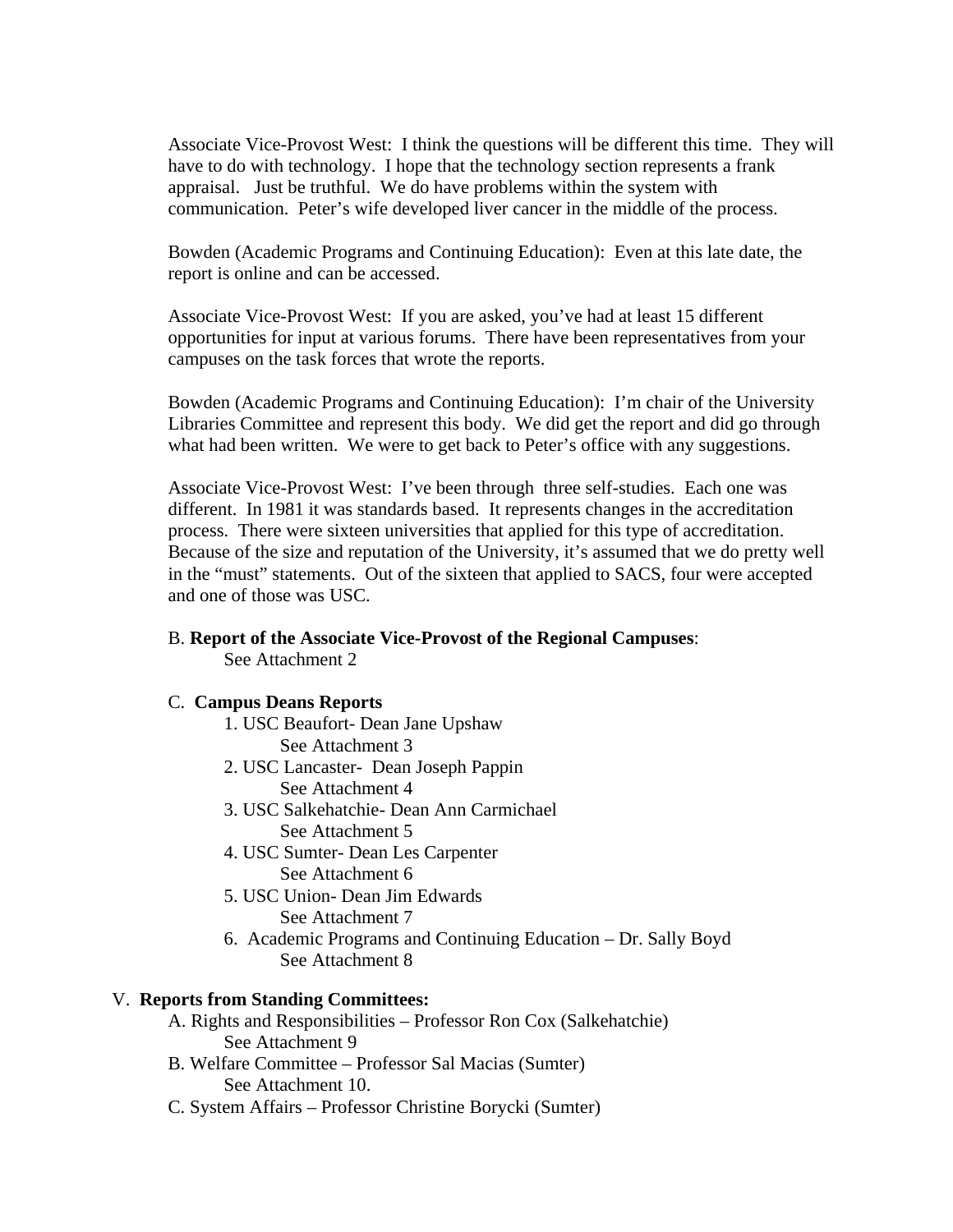See Attachment 11

- D. Executive Committee Professor Roy Darby (Beaufort) See Attachment 12
- E. RCFS Nominating Committee: Professor Wayne Chilcote (Salkehatchie) See Attachment 13

#### VI. **Reports from Special Committees**

A. Committee on Libraries: Professor David Bowden (Academic Programs and Continuing Education) See Attachment 14

- B. Committee on Courses and Curricula Professor Christine Borycki (Sumter) See Attachment 15
- C. Committee on Faculty Welfare Professor Linda Allman No report.

D. Research and Productive Scholarship Committee – Professor Bob Costello (Sumter) See Attachment 16

E. Faculty Board of Trustees Liaison Committee – Professor Ellen Chamberlain (Beaufort)

See Attachment 17

#### F. Other Committees:

1. Conflict of Interest Committee: Professor Wayne Chilcote (Salkehatchie): The Committee has not met.

2. Ad Hoc Manual Review Committee: Professor John Logue (Sumter) The Committee received a letter from Provost Jerry Odom to be read into the record. It's addressed to me. See Attachment 18

Refenetti (Salkehatchie): I have a question about what the Provost is referring to. Was there some revision in the manual that was sent to him that was proposed?

Logue (Sumter): He was referring to the actions of the last Senate meeting when we voted to accept some recommended changes in the tenure and promotion document and we have one other matter to consider at the meeting today.

G. Regional Campuses Academic Advisory Council It has not met.

VII. Unfinished Business: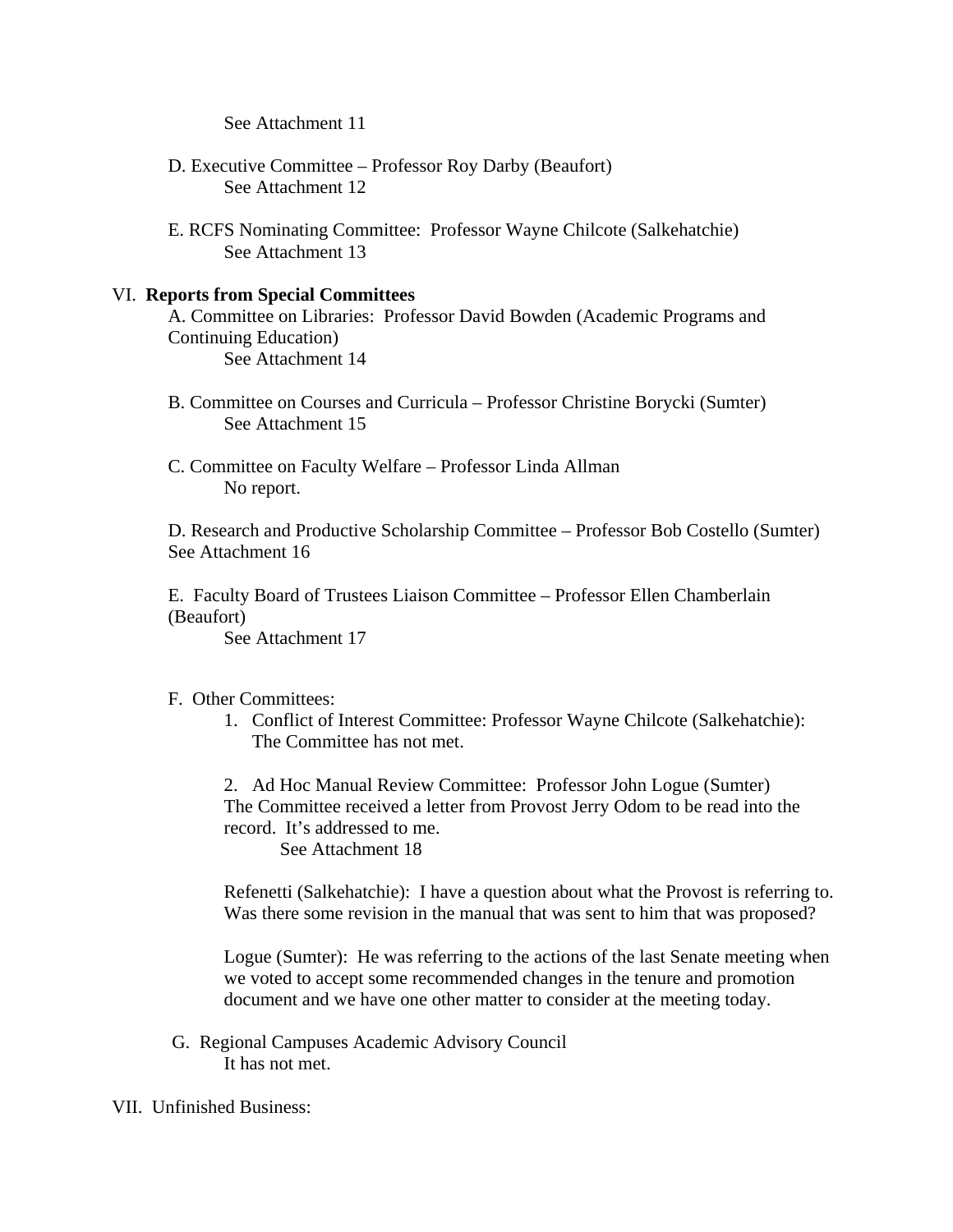There was a motion from the last meeting from the R  $\&$  R committee to be acted upon at this meeting. The motion reads as follows:

*A candidate may request a redacted transcription of the written recommendations and all justifications of all levels of review. This request may follow the President's notification and must be in the form of a letter to the Vice Provost and Executive Dean for Regional Campuses expressing the candidate's desire to appeal through the grievance procedure. An applicant also may request this information by writing to the Vice Provost after receiving notice from the Board of Trustees of its final disposition of his or her petition for promotion and/or tenure.* 

Chilcote (Salkehatchie): I believe that's the one that accepted the word "redacted" and then got a "No" vote.

Logue (Sumter): It was deferred to this meeting to get feedback. The amendment was passed according to the minutes.

Chair Faulkner (Lancaster): The amendment was to change the wording from what to what?

Logue (Sumter): To replace the word "transcription" with "redacted."

Chair Faulkner (Lancaster): So we can be assured that Motion 6 that we have in the minutes is indeed the motion as amended brought at the November meeting and deferred to this meeting because it was substantive. Is there discussion?

Ron Cox (Salkehatchie): Who is doing the redacting?

Chair Faulkner (Lancaster): I believe it's been unstated. I believe it would be the people who have the files. That would be the administration.

Associate Vice-Provost West: Someone appointed by the Vice-Provost.

Chair Faulkner (Lancaster): Is there a problem in not specifying who that person is?

Darby (Beaufort): I don't think so. It's always either "review" or "summarize." Whoever would do that in the Vice-provost's office would do this as well.

Chair Faulkner (Lancaster): I note no serious objection to that question and answer.

The motion passed.

Vice-Provost Plyler: Do you want to include this as part of your manual revision that is before the Provost now?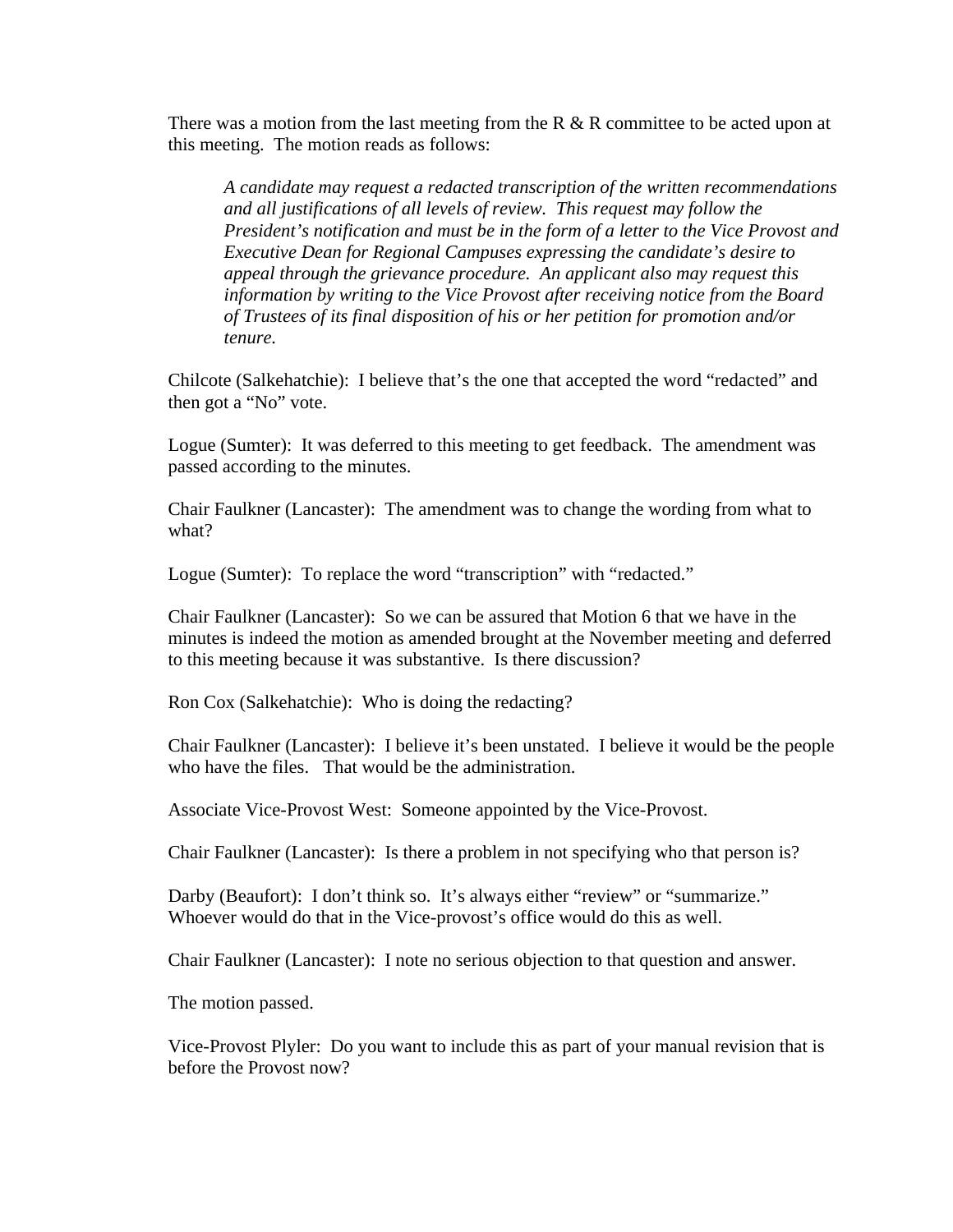Chair Faulkner (Lancaster): No. It is substantive. I would like to take a five-minute break to give everyone a chance to read the report of the Rights and Responsibilities Committee.

#### VIII. New Business

Chair Faulkner (Lancaster): I am inclined to rule the motion substantive from Rights and Responsibilities but would like to have some discussion on it today.

Ron Cox (Salkehatchie): We move that the Senate adopt the report of the Rights and Responsibilities Committee on the definition of service and that this definition be included in the appropriate section of the Regional Campuses Faculty Manual.

Chair Faulkner (Lancaster): I rule this substantive and open the floor for discussion.

Refenetti (Salkehatchie): I wonder if there should be a few additions. For instance, in the Community Service, "Service to Individuals" for example, someone who is a clinical psychologist who has sessions with people in the community. This is a suggestion.

Cox (Salkehatchie): A number of scenarios were raised during the discussions of the committee. We decided that if we were to list all sorts of things, we would essentially end up with an endless list.

Dean Pappin (Lancaster): I just heard that the US and England are bombing Iraq. It started at 11:20 our time.

Refenetti (Salkehatchie): I wanted to know if it were specifically excluded. For instance, I have a website where people come to my area of expertise where people in the general public come to ask questions and I answer. It's a service to the general public.

Catalano (Lancaster): In the third sentence at the top the word "greater" comes before "community." That's what was intended so that we not view community strictly as Allendale for Salkehatchie. Greater community would include those things.

Logue (Sumter): I like the document, but I have a basic question about how this really changes to anything that relates to tenure and promotion. Is the intent ultimately to go back into the criteria for rank and to add an element of service to it.

Catalano (Lancaster): Yes. We hope that it will go into the next revision of the manual.

Chair Faulkner (Lancaster): Who is to determine which section of the faculty manual this will be inserted?

Catalano (Lancaster): That would be up to the next manual revision committee as always. It was purposefully left that way.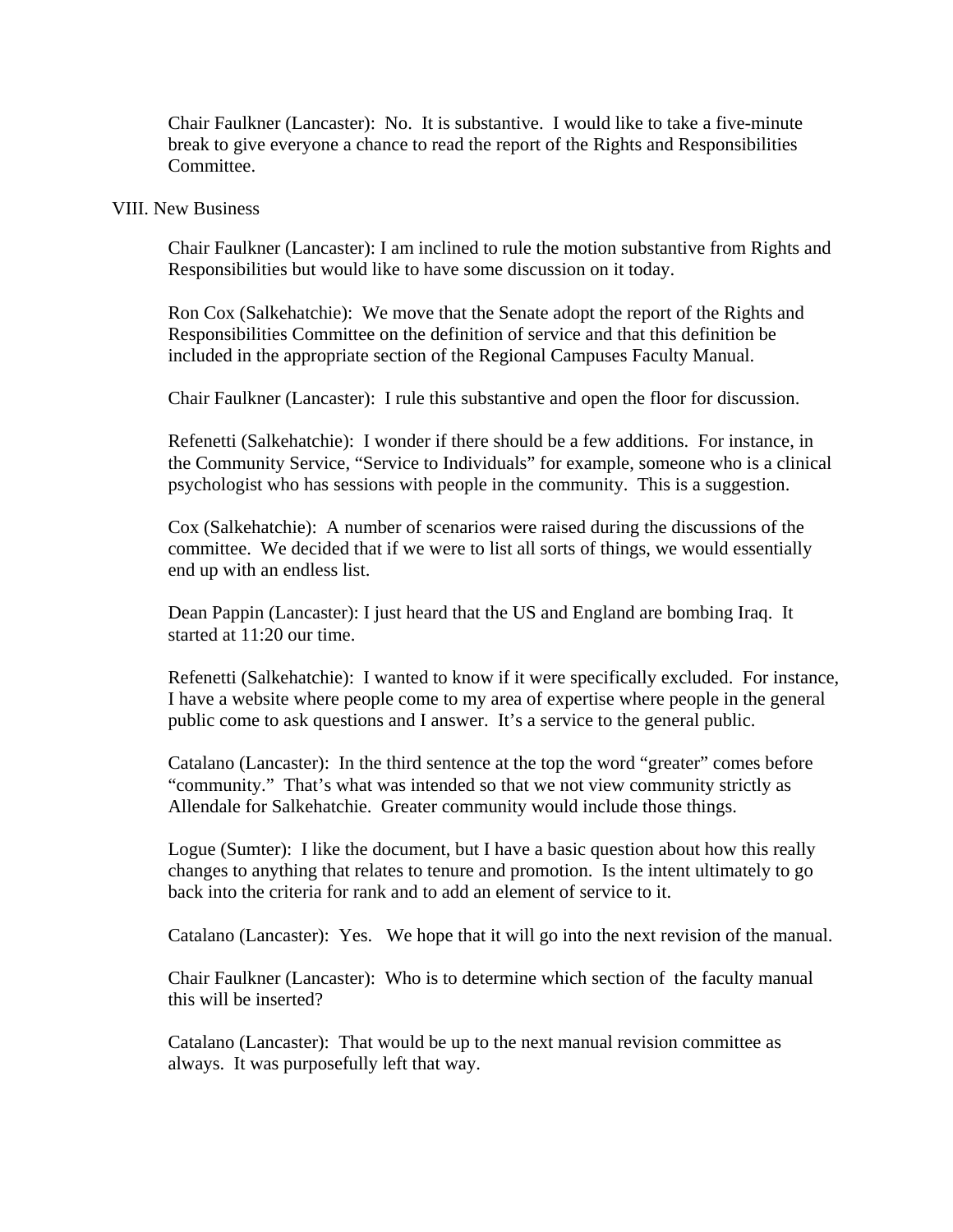Chair Faulkner (Lancaster): Both paragraphs in your definition of service include "but is not necessarily limited to" and the second paragraph " by no means exclusive." That reminds me of the term "such as" that we had such a problem with the previous provost. Do you anticipate some problem with those words?

Cox (Salkehatchie): We could not anticipate everything that everyone would want to consider service.

 Chair Faulkner (Lancaster): It would seem to be incumbent on the individual professor to make their case that this does fall under the definition of service. Would a future provost say that it does not fall under any of these guidelines and, therefore, does not count as service? I'm concerned that this is going to doom people who do not follow the letter of this.

Logue (Sumter): I agree with that general sentiment. I believe if it becomes part of the criteria for rank or for tenure we will be required to make this more restrictive language. One of the questions I would have is are we determining service by the amount of work the individual does or are we determining service in terms of how important it is to the University? If it's the latter, how do you prove that?

Associate Vice-Provost West: I believe it might be helpful to have a little more explanation for people who are seeking tenure or promotion, something as was produced by scholarship. I think you have to give direction to junior faculty to what would be considered valid service.

Chair Faulkner (Lancaster): Do you mean mentoring or guidance in the sense of explicit language?

Associate Vice-Provost West: If you expect people to justify why they are including this under service, you indicate that you expect that; that it is not an informal consideration. It's not implied; it's explicit in the document.

Refenetti (Salkehatchie): Now I know there are reasons for including things other than professional activities. If that were the criteria, that would eliminate all those gray areas. If it's related to your profession, it's service; if not, it's not service. I know there are good reasons for not restricting service to things that are predicated on your profession.

Levine (Salkehatchie): I would look at it as representing the University in the community.

Chair Faulkner (Lancaster): On our campus, people are asked to serve in leadership roles because of their affiliation with the University.

Curran (Beaufort): Most of my community service is done one-on-one where I take one student and incorporate him into my research in the laboratory. I don't think it would be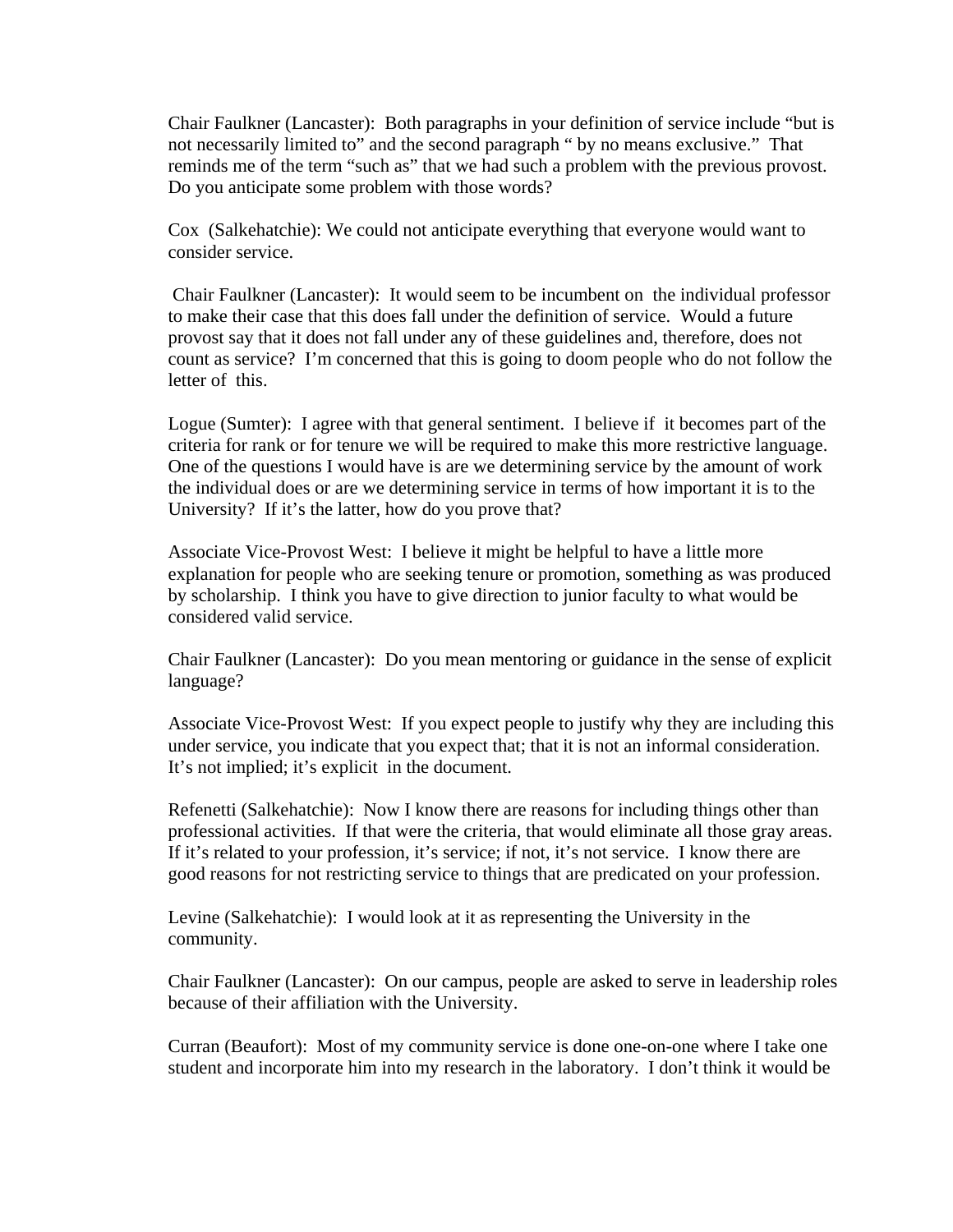that difficult to take it from the government level down to the individual level. I suggest we add "service to individuals."

Faulkner (Lancaster): Would you like to make a friendly amendment?

Refenetti (Salkehatchie): I move that under Community Service add "service to individuals."

Logue (Sumter): Second.

Chair Faulkner (Lancaster): Would you accept that as a friendly amendement?

Cox (Salkehatchie): Yes.

Borycki (Sumter): Moving down to Regional Campus and Greater University Service, the third point, "membership on university-wide special committees." I happen to belong to a standing committee and I would be excluded. Can we cross out the word "special?"

Chair Faulkner (Lancaster): Professor Borycki has offered a friendly amendment that we cross out the word "special" before the word "committees" at the third bullet under Regional Campuses and Greater University Service. Second to that?

Unknown voice: Second.

Chair Faulkner (Lancaster): Is that agreeable to the R & R Committee?

Yes.

Logue (Sumter): I believe that the definition of service and the delineation of service that the committee has made is good in delineating service. If service is to be incorporated into the manual in the criteria for rank, there must be much greater separation of these things so that we can attach importance to them. It's going to have to be reworked if it goes to that level.

Chair Faulkner (Lancaster): We will vote on this under Old Business at the April meeting.

- IX. Announcements: There were none.
- X. Professor Faulkner adjourned the meeting at 3:07 PM.

Respectfully submitted, Roy Darby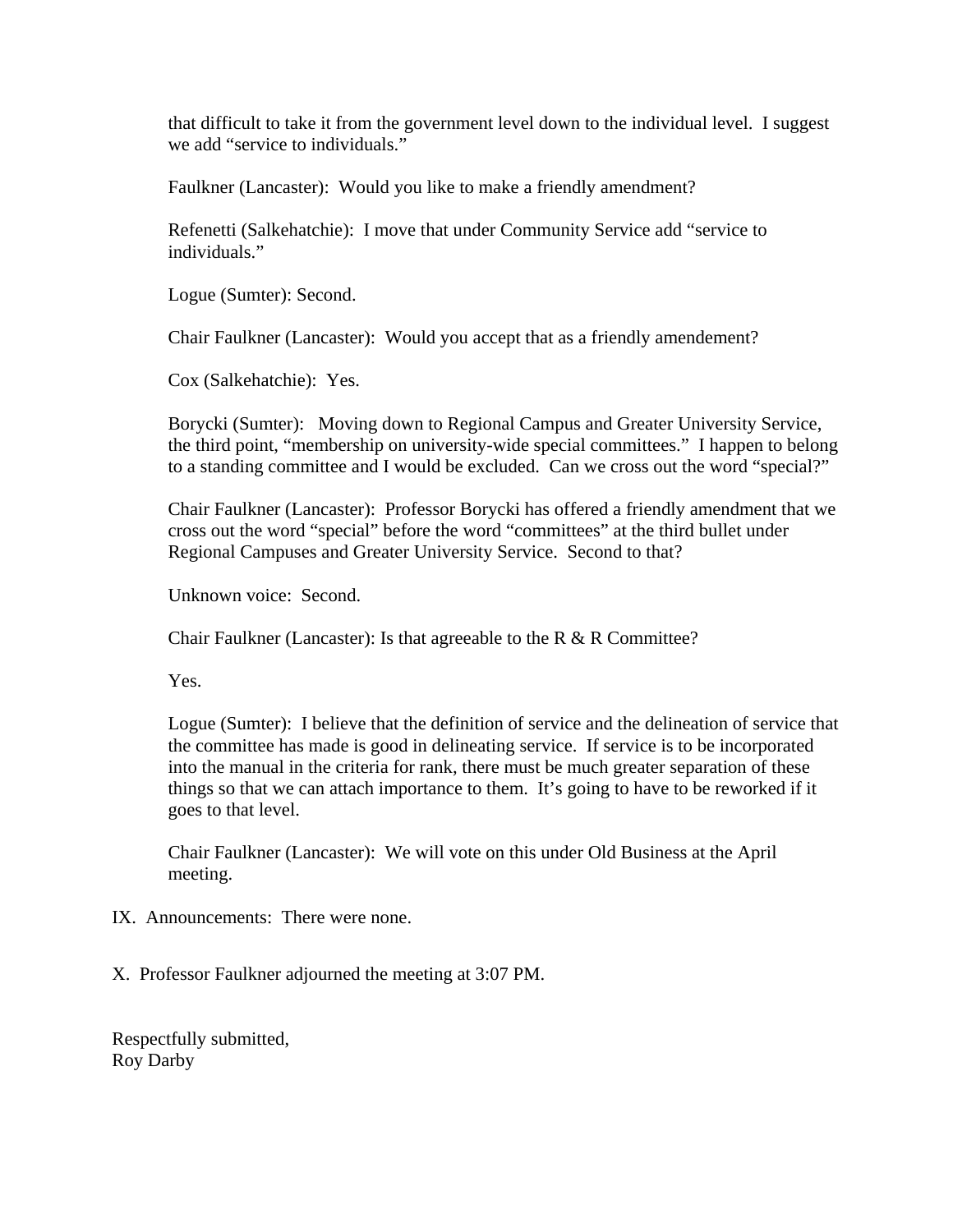#### **Report of the Vice Provost and Executive Dean for Regional Campuses and Continuing Education**

#### **USC Regional Campuses Faculty Senate**

#### **USC Lancaster**

#### February 16, 2001

**Legislature:** President Palms continues to meet regularly with members of the legislature to explain the impact of budget reductions on the University. Two weeks ago, I accompanied him to a hearing of the Education subcomittee of the Ways and Means Committee. The leadership of the House and Senate are sympathetic to the plight of the University and to higher education. Cuts to the budget will probably not be equitable "across agencies", and in the end, the 2001-02 budget reductions may not be fifteen percent but will likely approach ten percent.

**Personnel:** I was informed by the Provost in a Monday meeting that position vacancies deemed critical to institutional mission by the campus deans and me will be approved for replacement. The condition for such approval is that once the budget reduction mandate is made known, each University unit/campus will have to shoulder its full reduction effective July 1, 2001. I have advised the deans that every expenditure must be scrutinized carefully before a commitment is made. We are sailing into unchartered waters and want to avoid any compromise of the instructional programs including the reduction of personnel.

Five tenure and promotion files have been forwarded to me for review from the Regional Campuses Committee of Twelve. Dr. West and I will read and discuss the applications and make recommendations to the Provost by March 1.

Two deans searches remain underway: a) the search for a Dean of Journalism and Mass Communications was renewed when the first choice of candidates took himself out of consideration citing the financial forecast in South Carolina as the primary reason he was reconsidering. b) as of Monday afternoon there are three candidates for the internal search of an Associate Provost and Dean of the Graduate School. Finally, effective June 30, Frank Raymond will retire as Dean of the College of Social Work.

**Board of Trustees:** I will be representing the Division of Regional Campuses and Continuing Education at the USC Board of Trustees annual retreat in Greenville next week-end. In a presentation scheduled for Saturday morning, I will discuss the economic impact and the economy of scale with which the five Regional Campuses deliver courses, degrees and services throughout the state.

Strategic Plans: have been submitted to the Provost and will be discussed in a hearing with him and the USC Columbia Faculty Budget Committee in late spring.

End of Report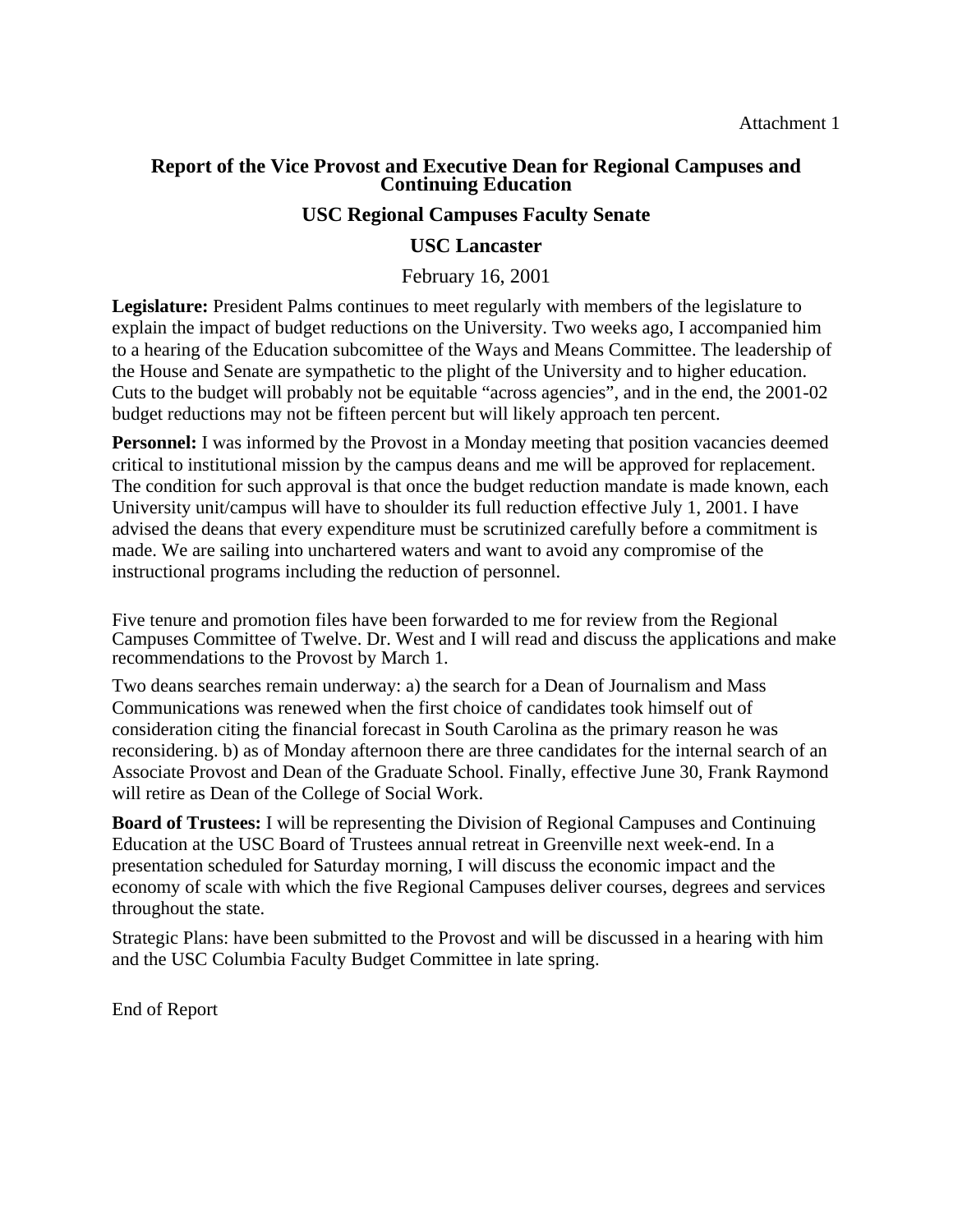# Report of the Associate Vice Provost Carolyn A. West **Regional Campuses Faculty Senate February 16, 2001 USC Lancaster**

It's good to be here. I enjoyed the hospitality and I know a lot of people are excited about your new building. Those of you who are envious, it does take time but your dreams can be fulfilled. So if you dream of having a building like this, it's possible.

The departmental meetings that we had last year will be held again this year on March 30, beginning about 10:30 and lasting until about 2:30. As some people felt left out last year, I'm inviting everybody this year. This is an opportunity to come together with people in Columbia in your discipline and talk about curricula changes that may be being considered, problems you have in teaching particular courses or concepts. Most of you don't have the opportunity to interact with your individuals from your department. Dr. Plyler supports this as a means of improving communication between you and the departments you work with in Columbia. We'll have lunch and hopefully spend time examining common problems. We'll also have a keynote speech. I have a tentative acceptance from John Catalano.

The other item I have is that I have two committees on assessment that I need people appointed to. One is looking at the question of classroom or instructional quality on the regional campuses. It's involved with Performance Indicators. We have to develop some means of measuring classroom or instructional quality. If you know of someone on your campus, or if you are interested in a question like that to work over the next six months, please tell your dean as your dean will appoint someone to work with me on that question.

The other is the Assessment Advisory Committee that many of you were a part of initially. That committee worked very hard and then sort of wound down its activities. Because it's SACS times, it's starting up again, but when they started it up again they didn't put anybody from the campuses on the committee. They would like three people appointed to the Assessment Committee, which does not meet regularly. If anyone has an interest, please have them get in contact with our office.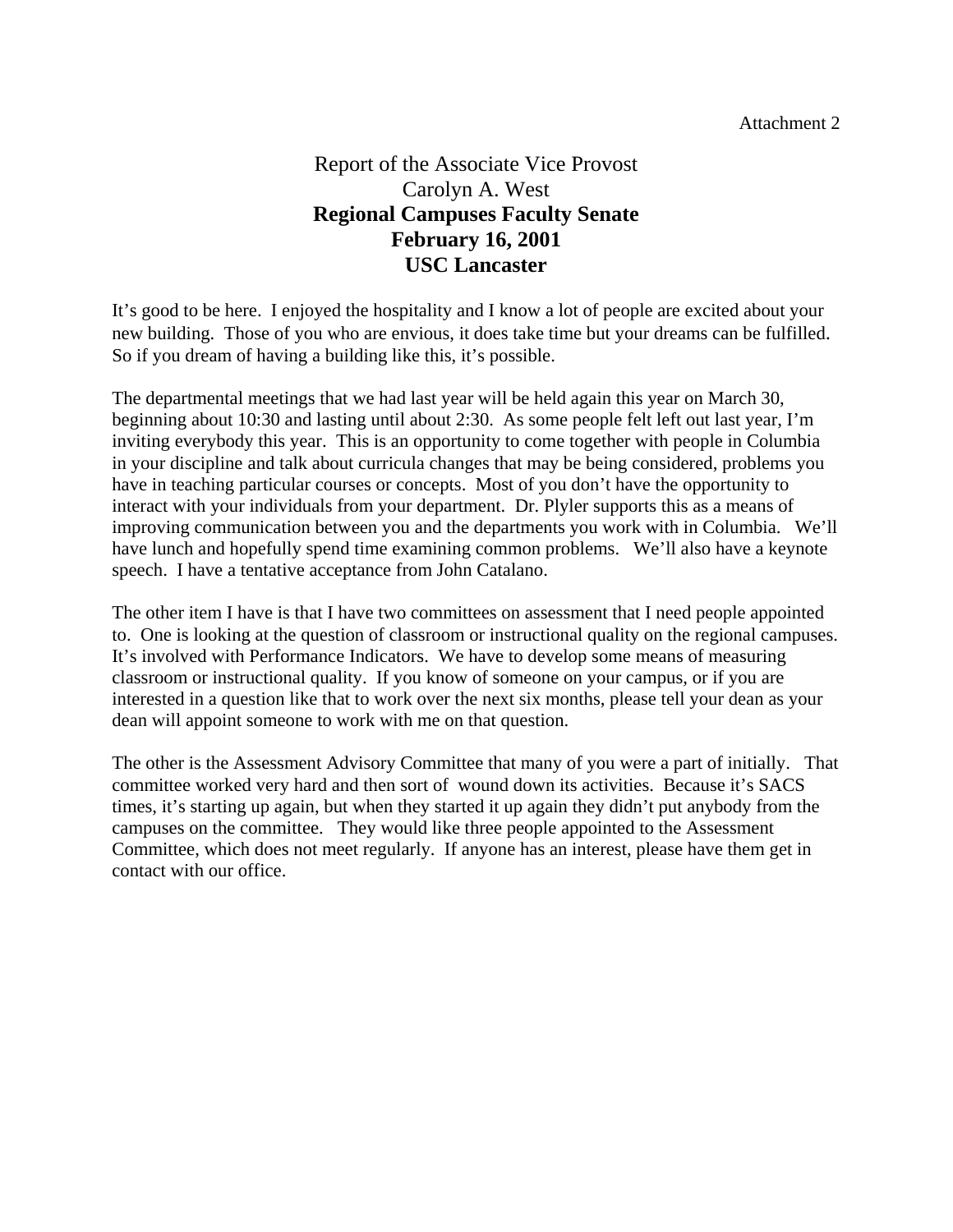# **USC Beaufort Dean's Report Regional Campuses Faculty Senate**

# **February 15, 2001**

Thursday night was the last night in USCB's Bicentennial History Lecture Series titled New College, New Nation. The lectures have each been outstanding and the public attendance from the region has been the best we have ever had.

Last Friday night, Carolina Alive performed in the Performing Arts Center to a completely filled auditorium. The community loved their performance and gave generously toward helping Carolina Alive raise the money to go to Cuba. I would strongly recommend them if you can schedule a visit your campus. The good press certainly warrants the investment of time and resources to have them.

The faculty and staff are working diligently on the Title III grant that is due the end of March. The focus of our proposal will be integrating information technology into teaching to increase student achievement. USC Columbia's IT planning group have provided invaluable information, pricing and ideas to be included in this proposal. We are most grateful for their expertise and their willingness to help.

We are working very hard on the necessary pieces to move the construction forward of the New River Campus. The first phase of the revised campus master plan will be completed by the end of March. When the Hargray Building is located on this plan, International Paper will begin clearing trees to accommodate the building construction. We anticipate that the final drawings will be completed during the summer so that we can go out for bid and begin construction at the end of October.

We are planning a public fundraising campaign for this campus to coincide with the construction of the Hargray Building. We are in the planning stages of this important campaign.

Faculty members are busy teaching, presenting research, and writing grants to support research interests and opportunities. In the last month, they have submitted or are in the process of submitting five new grant proposals.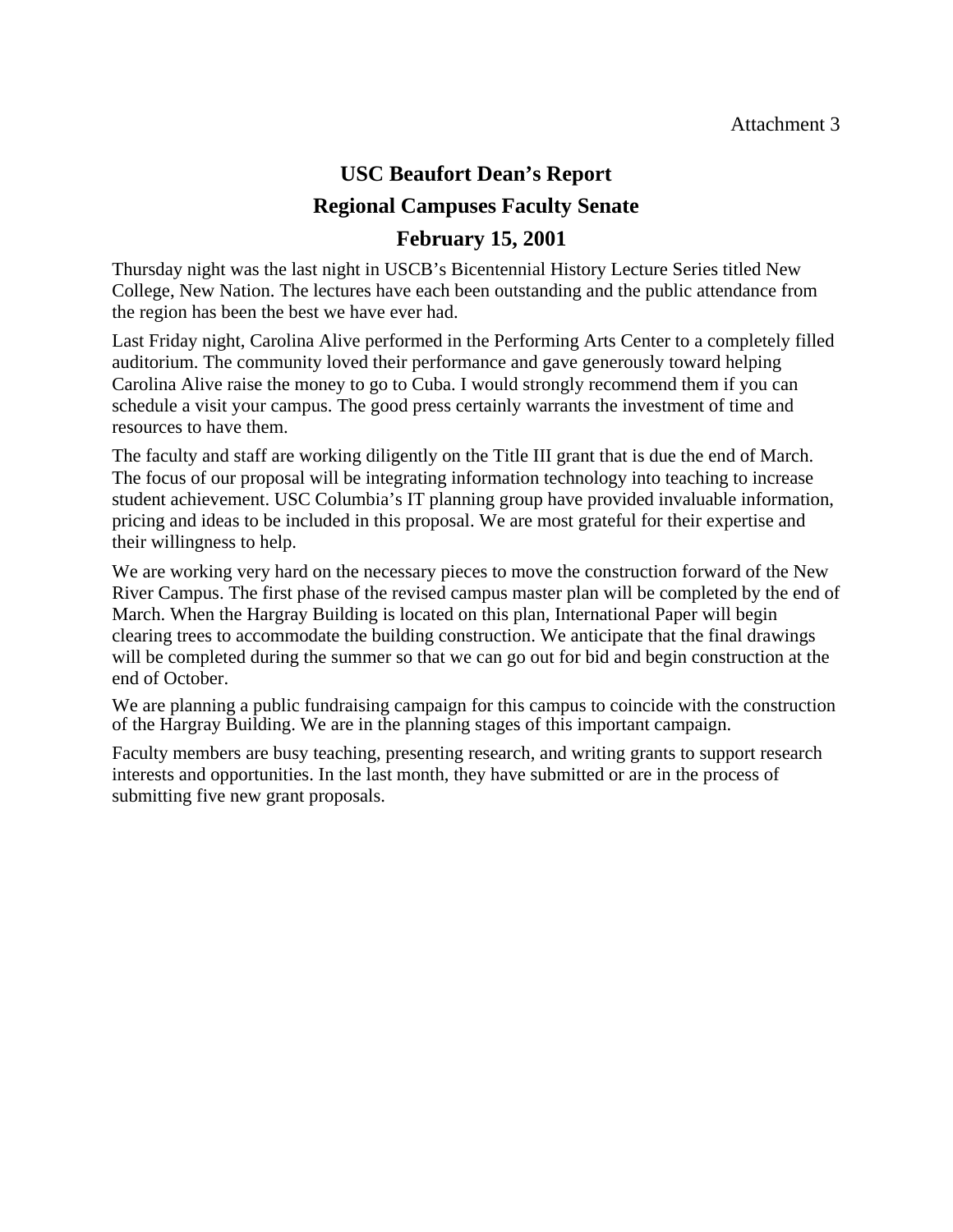# **USC LANCASTER DEAN'S REPORT: REGIONAL CAMPUSES FACULTY SENATE FRIDAY, FEBRUARY 16, 2001**

The Student Government Association raised funds for holiday toys and meals for over 20 children at our Child Development Center. Their recent fundraiser, a "Battle of the Bands," was an open-to-the-public event that showcased local talent. Currently, the SGA is sponsoring a film festival in honor of Black History Month along with other related activities, as well as making preparations for the annual Spring Fling Picnic & the Faculty and Staff Appreciation Luncheon that announces the student body's selections for Teacher of the Year and Staff Member of the Year.

On February 6, USCL sponsored a Gallery Opening of selected works by Dr. Donna Goodman of Francis Marion University. Her work is in the emerging field of digitally manipulated photography and will be on exhibit through March 1 in our Hubbard Hall Gallery.

USCL's first Bicentennial event was held on Thursday, February 15 featured Dr. Douglas P. Woodward, Director of the Division of Research at the Darla Moore School of Business. His remarks focused on the economic impact of USCL in our region. History professor, Dr. Richard Van Hall, is the Bicentennial coordinator for our campus.

USCL will sponsor our annual Honors Day event on Friday, February 23. For over 20 years this event has welcomed junior and senior National Honor Society and Beta Club members from more than a dozen area high schools. It is a day filled will exhibits, activities, and competitions to recognize these top high school students and an opportunity to show them all USCL has to offer as they plan their college careers.

The Friends of the Medford Library is sponsoring the Annual Elliott White Springs Prize for Fiction Contest that provides the winner with a \$1,000 cash prize. The competition is open to any writer currently attending USCL as a full-time or part-time student. On March 29, the Friends of Medford Library Annual Meeting will feature South Carolina's First Lady, Mrs. Rachel Hodges, and her "Reading with Rachel" program.

The John Morrison White Clinic Center for Developmental Exercise and Nutrition Research has develop a new Neuromuscular Laboratory through its endowment established by the Morrison Textile Machinery Company and with support from the Lancaster County Educational Foundation. Renovations for the space to house the new lab were made possible by contributions from Judge and Mrs. Robert Doster of Lancaster. A Falls Risk Assessment and Intervention Program has been initiated at USCL and will utilize this facility and state-of-art equipment.

Our Associate Dean for Academic Affairs and Student Affairs, Dr. Deborah Cureton, is serving a two-year term as chairperson of the Charlotte Area Education Consortium (CAEC). The Consortium is an organization of 24 colleges and universities within the Charlotte Metrolina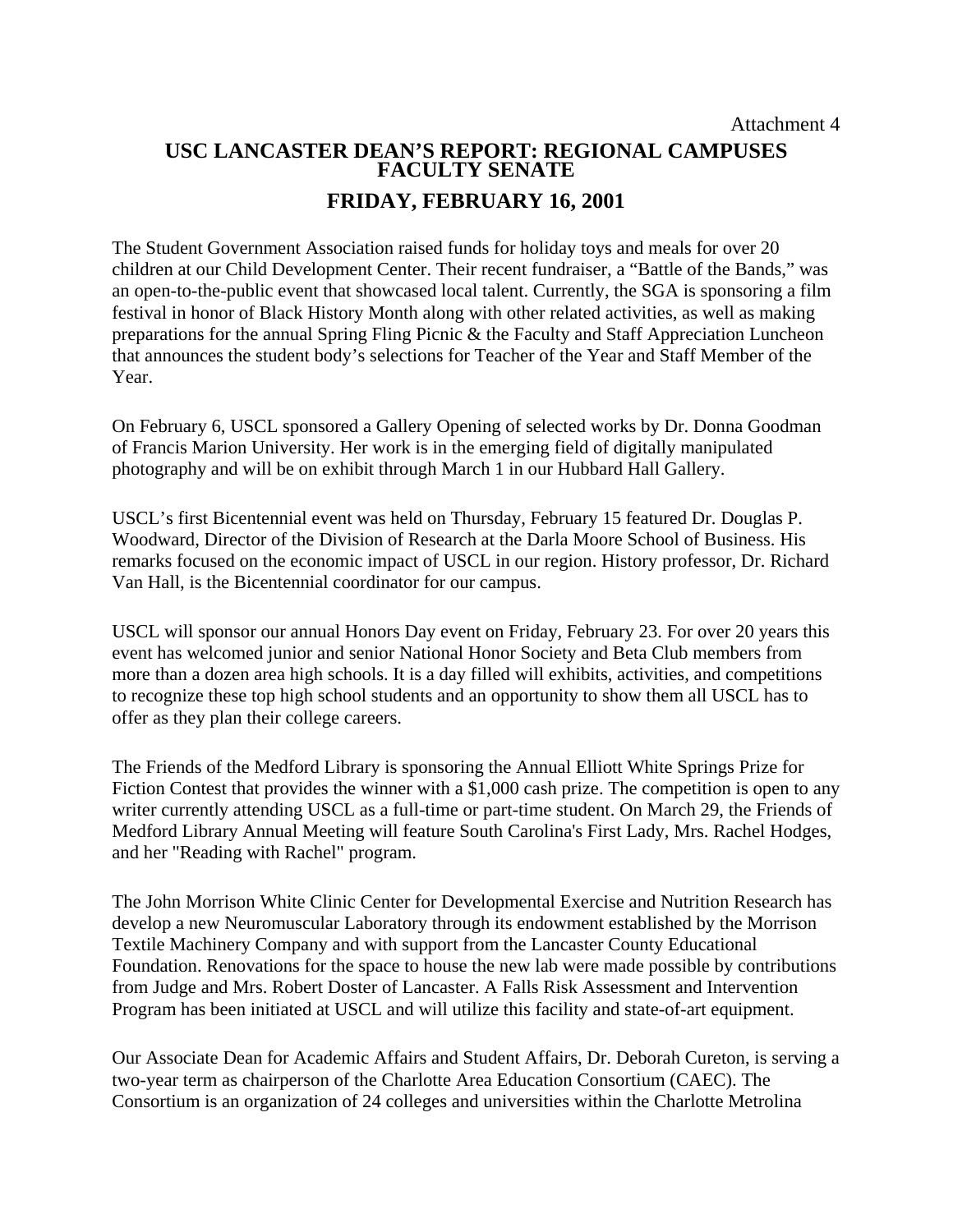region. The CAEC promotes the highest level of collegiate and university education for affording students access to broader curricular and extracurricular educational experiences by sharing resources and cooperatively sponsoring programs and projects that no single member institution can support.

Dr. Lisa Rashley, English, was awarded a South Carolina Instructional Technology Incentive Grant from the CHE in combination with an institutional grant from USCL that totaled more than \$18,000. These funds allowed Dr. Rashley to complete her project on "The Need for Distance Learning Women's Studies 111 in the USC System," and to teach WOST J111 online. Her paper on "Delivering WOST J111: The Twelve-Pound Weight Loss Program, or How My Students and I survived Distance Ed Online and Learned a Thing or Two," will be presented at USC's 14th Annual Women's Studies Conference in February. Through a USCL Faculty/Staff Research & Productive Scholarship Grant, Dr. Rashley is also writing poems for a chapbook of poetry entitled Notice of the Iguanodon. She will also deliver a paper on "Dealing with Technology Inequities: When Students in the Same Class Have Different Access," at the Computers and Writing 2001 Conference at Ball State University in Muncie, Indiana.

Art Professor, Fran G. Perry, has had two acceptances for her paper, "Coats, Cloaks and Burial Shrouds: The Garment as Metaphor in the Work of Remedios Varo and Sandra Shea." She will present at the Women and Power: 2001 Interdisciplinary Conference in Women's Studies at Middle Tennessee State University in March, and New Directions in Knowledge About Women and Gender: The 14th Annual Women's Studies Conference at USC in February. In addition, Professor Perry was recently accepted into a national juried competition entitled "Handcrafted: A Juried Exhibition of Ceramics, Fiber, Glass, Metal and Wood." The show opened in mid-January at Rocky Mount Arts Center in Rocky Mount, North Carolina.

Dr. John Catalano, Philosophy Professor and Humanities Division Chair, has had his paper, "Francis Lieber's Theory of Homophany," accepted for presentation in March at the South Carolina Society for Philosophy Conference in Myrtle Beach, SC. Dr. Catalano is also the author of Francis Lieber: Hermeneutics and Practical Reason, published in August 2000.

Professor Ralph Garris, Director of Development, is pleased to announce establishment of the following new scholarships: Theodore Roosevelt Barnes & Emma McMullen Barnes Scholarship; Arthur Burch Scholarship, from Kanawha Insurance; Bowater, Inc. Scholarship; Dr. R.L. & Mrs. Tennessee "Tennie" Crawford Scholarship; Dr. Donald L. Crolley Scholarship; Don Dixon Scholarship; Judge Robert M. & Mrs. Jean S. Doster Scholarship Fund; First Citizens Bank and Trust Scholarship; D.H. & Tommie Jernigan Scholarship; Lancaster Lions Club Scholarship; James B. Lasley Endowed Scholarship; Lemforder, Inc., Scholarship; Michael R. Melton Memorial Scholarship; Eliza Parks Nunnery Nursing Scholarship; Don & Betsy McConnell Rushing Scholarship; and the Donald H. & Carolyn W. Scott Scholarship.

The USCL Web Page has been improved and is now being maintained by Prof. Lori Harris, Associate Librarian. You may access this web site in two ways: [www.sc.edu,](http://www.sc.edu/) "Other Campuses," and click on Lancaster, or simply enter [www.sc.edu/lancaster](http://www.sc.edu/lancaster).

USC Lancaster's Continuing Education schedule is now available and will be included in a mass mailing with the latest edition of our "USC Lancaster Update" newsletter.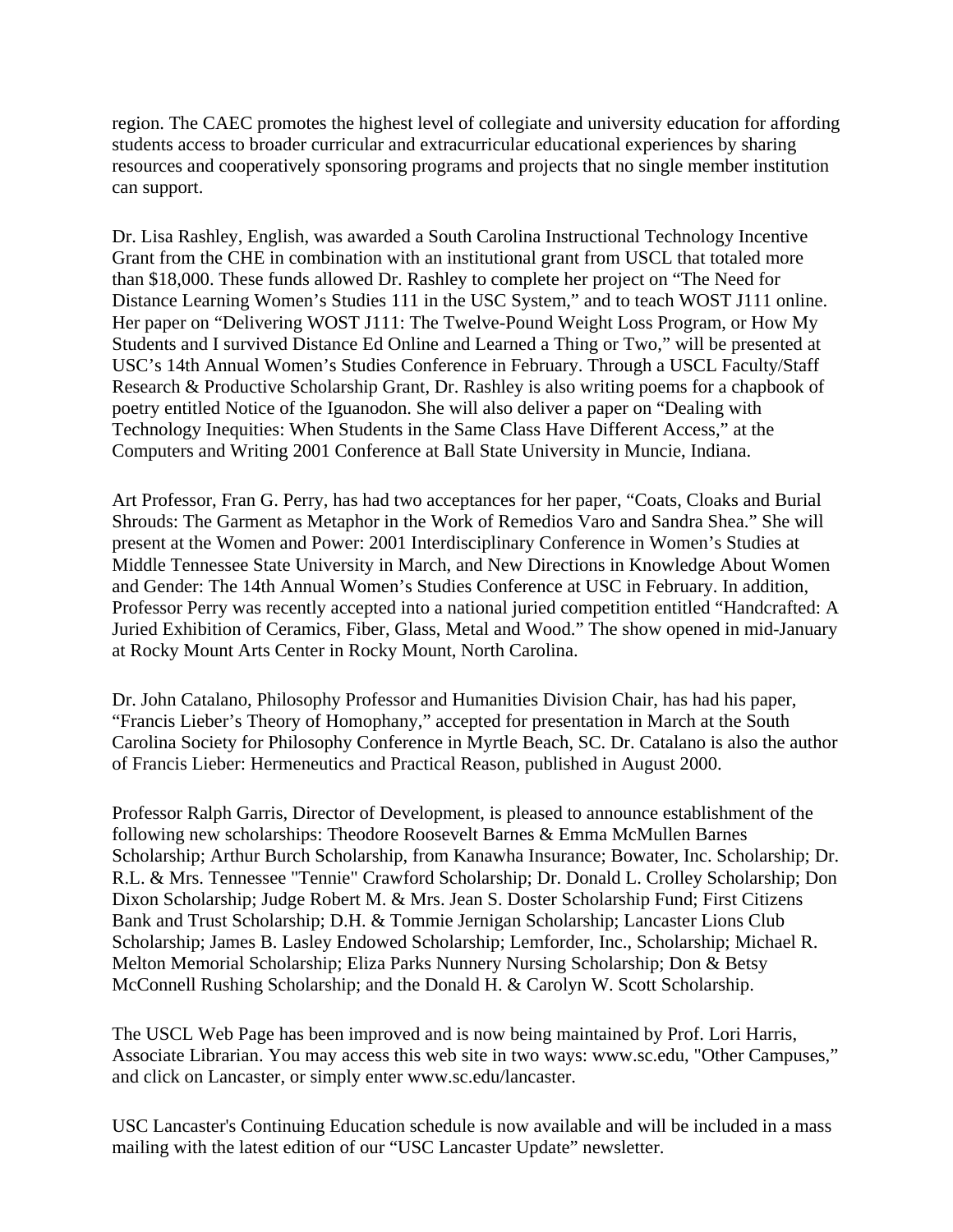## **USC SALKEHATCHIE DEAN'S REPORT REGIONAL CAMPUSES FACULTY SENATE February 16, 2001**

#### **FACULTY NEWS**

Merrill Horton recently had an article, *Balzacian Evolution and the Origin of the Snopeses,* published in The Southern Literary Journal (Vol.33, no.l, Fall 2000). Dr. Horton will also be presenting *The Source and Meaning of Suicide in Faulkner's Work* at the 25<sup>th</sup> annual meeting of the Philological Association of the Carolinas in March.

Ron Cox is contracted to write two articles for the *South Carolina Encyclopedia* to be published early next year. Dr. Cox will also chair a session at the South Carolina Historical Association's annual meeting in March. Wayne Chilcote and Julia Sloan will be presenting papers at the annual meeting of the South Carolina Historical Association in March.

Roberto Refinetti recently submitted a proposal for funding to NSF to support his research involving circadian rhythms.

Arthur Mitchell and Roberto Refinetti submitted proposals for the Provost's Faculty Development Grant.

## **CAMPUS HIGHLIGHTS**

Ms. Catherine Tharin, a local businesswoman from our area, has established an endowment fund through USC Salkehatchie that will support the newly created Outstanding Effort and/or Achievement Award. This award is given quarterly and a small monetary award accompanies this honor. Ms. Tharin's gift will also be used to fund scholarships for non-traditional students. Spring enrollment figures for Salkehatchie are positive. According to the latest enrollment report, (February 4) we had a 1.5% increase in head count and a 6.78% increase in full-time equivalent. Plans are underway to upgrade technology and the campus infrastructure utilizing the special appropriation of \$980,000 that Salkehatchie received from the legislature. The campus is in the process of completing several projects with appropriations received last year, including the installation of two elevators; one is located in the main building of the Walterboro Campus and the other is being installed in the classroom building on the Allendale Campus. On February 4, Nancy Gray, President of Converse College, and I were co-presenters at the South Carolina Women in Higher Education Conference which was held in Charleston, South Carolina February 3-5.

After much discussion with faculty, students, and administrators, USC Salkehatchie will discontinue the Maymester session and instead offer a second summer session which will begin in mid-June. The reason for this change is to provide more course offerings, more opportunities for faculty to teach, and (hopefully) to boost revenue.

Respectfully Submitted:

Ann C. Carmichael Dean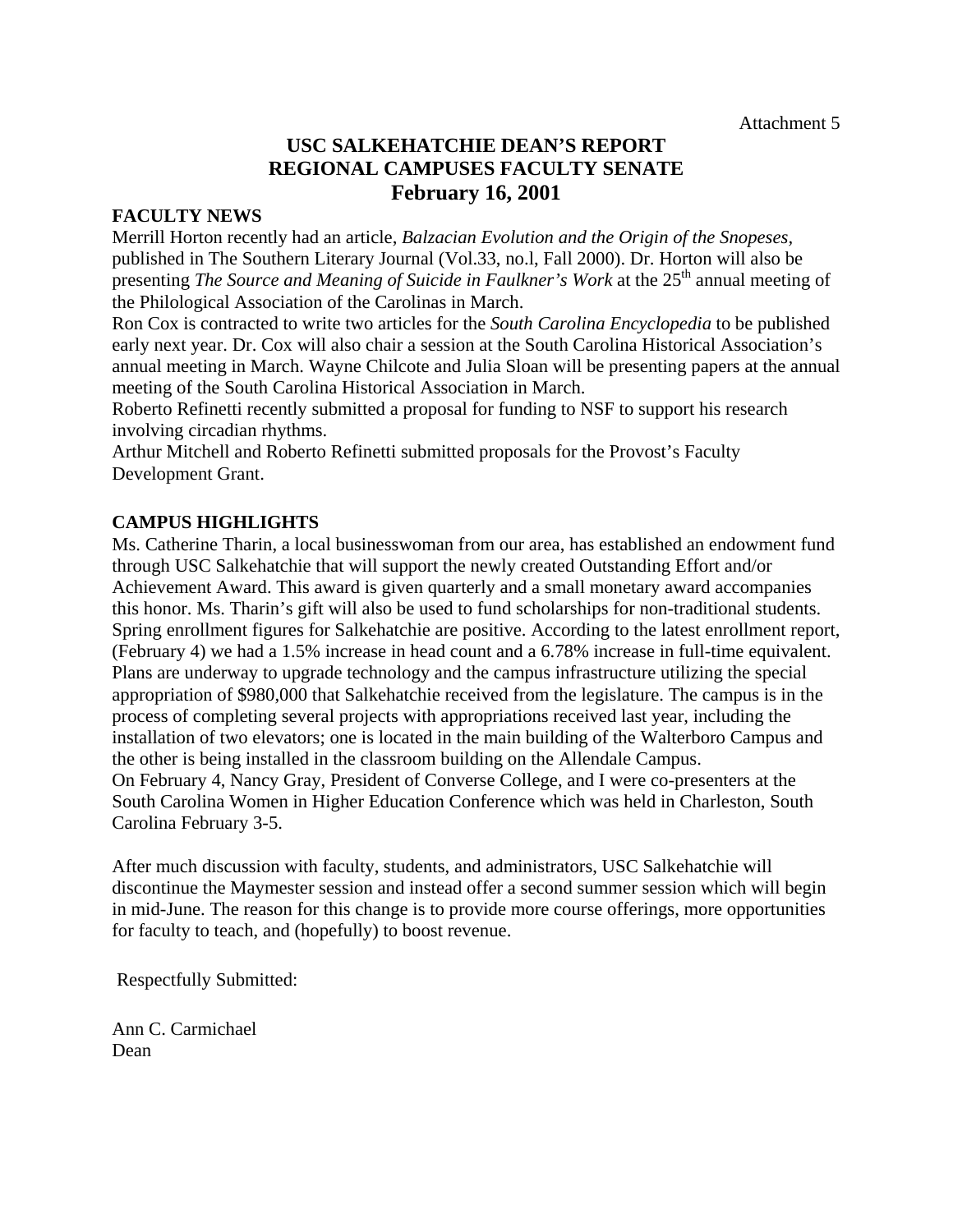## **REPORT OF THE DEAN OF THE UNIVERSITY OF SOUTH CAROLINA SUMTER TO THE REGIONAL CAMPUSES FACULTY SENATE**

#### FEBRUARY 16, 2001

Enrollments: The preliminary official enrollment figures at USC Sumter for the 2001 Spring Semester indicate a very modest increase both in headcount enrollment (+0.76% to 1,055) and in full-time equivalency (FTE) enrollment (+3.97% to 683).

Human Resources: At present, with permitted exceptions to the hiring freeze, two faculty searches are underway. One is for a tenure-track appointment in English, and another is for a one-year term appointment in English. Both would begin in the 2001 Fall Semester. With permitted exceptions to the hiring freeze, searches for a Director of the Shaw AFB Program and an Admissions Counselor/Recruiter are underway. The search for an Assistant Dean for Student Affairs also is in progress, conditional on a budget cut of less than 10%. All searches should be completed this spring. Retiring at the conclusion of this Spring Semester is Jean Gray, Associate Professor of Education. On sabbatical this semester is Dr. Laura Zaidman, Professor of English. Recently approved for sabbaticals during the 2001 Fall Semester were Dr. Charles Cook, Professor of Mathematics, and Dr. Robert Castleberry, Professor of Psychology, and approved for a sabbatical during the 2002 Spring Semester was Dr. Richard Bell, Professor of Sociology.

Physical Plant: The project committee for the Alice Drive Baptist Church property renovation, comprised of faculty, staff, and students, has completed its work and filed its report. Once approved, these ideas will be shared with the project architect. However, if the FY 02 state appropriation is cut, this renovation project may be placed on hold, and a tenant sought for the building, until such time that there are sufficient operating funds to actually operate a newly renovated building. Refurbishing of the South Carolina Center for Oral Narration, located in the Schwartz Building, is now complete. In December 2000, Sumter County Council voted to donate an adjacent piece of property, known as the Little Theater property, jointly to USC Sumter and CCTC. Upon completion of the transfer of deed, the two institutions plan to collaboratively seek state funding to construct a state of the art child care demonstration facility that also will be a classroom/laboratory building for CCTC's Child Development Associate program and USC Sumter's/USC Spartanburg's Early Childhood and Elementary Education bachelor's degree programs.

Respectfully submitted,

C. Leslie Carpenter

Dean of the University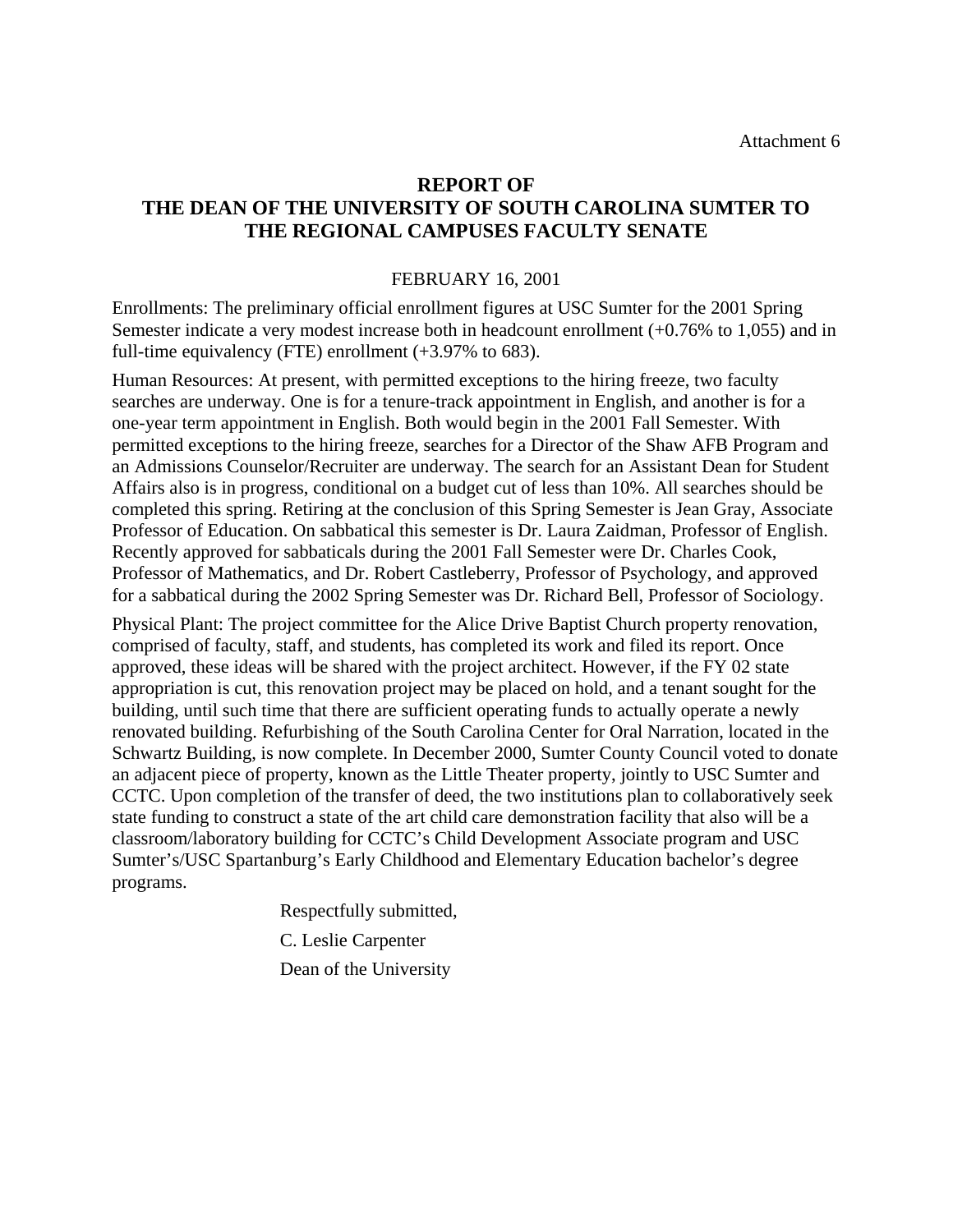## **USC Union Dean's Report February 16, 2001**

The past few days and weeks have been extremely busy for all of us. With performance funding reports, planning reports, meetings, and conferences we have hardly had time to do our normal duties.

There are a few items which deserve your attention. These are as follows:

#### Founder's Day

We will honor Mr. W. T. Beaty II at our  $6<sup>th</sup>$  annual Founder's Day celebration on Wednesday, February 21, 2001. As in years past, the awards ceremony will be at 12:30 p.m. in the Main Building auditorium with a reception to follow in the lobby of the Main Building.

Mr. Beaty has returned to his birthplace, Union, after a distinguished career in New York. He has agreed to leave his home and some property to USC Union. His generosity will provide USC Union with the largest single gift in our history.

The 12:30 hour was chosen so many of our students and faculty can attend. Please encourage your students to come.

#### Truluck Renovation

I received word on Thursday that the Truluck renovation project has been released by the state engineer and we now await the legal office's approval. I have requested that they take action on Friday. If this happens we could begin construction next week.

Keep your fingers crossed.

#### Laurens Higher Education Center

The ground has been broken on the Laurens Higher Education Center and construction should begin shortly. However, the completion date has been moved forward and occupancy will not take place until early 2002.

Due to the cold weather, there was not a groundbreaking ceremony. However, there will be an unveiling ceremony at 4:00 p.m. Thursday, February 14 in the County Judicial Center (which is very near our current site.)

Our CHE has been invited and I plan to take a University van to the ceremony. Our faculty and staff are invited to attend.

#### Strategic Plan

Dr. Sears, Dr. Bowles, and I have completed our Strategic Plan update, which is due in Columbia by February 15. Dr. Sears posted a draft on the list serve for your review. If there are comments or suggestions please bring them to my attention immediately.

#### Budget

I have shared the e-mails from the President and the Provost which freeze hiring and discourage travel and major expenditures.

We will have some ideas of the budget situation in late March or April. The legislature is scheduled to have the budget completed by that time.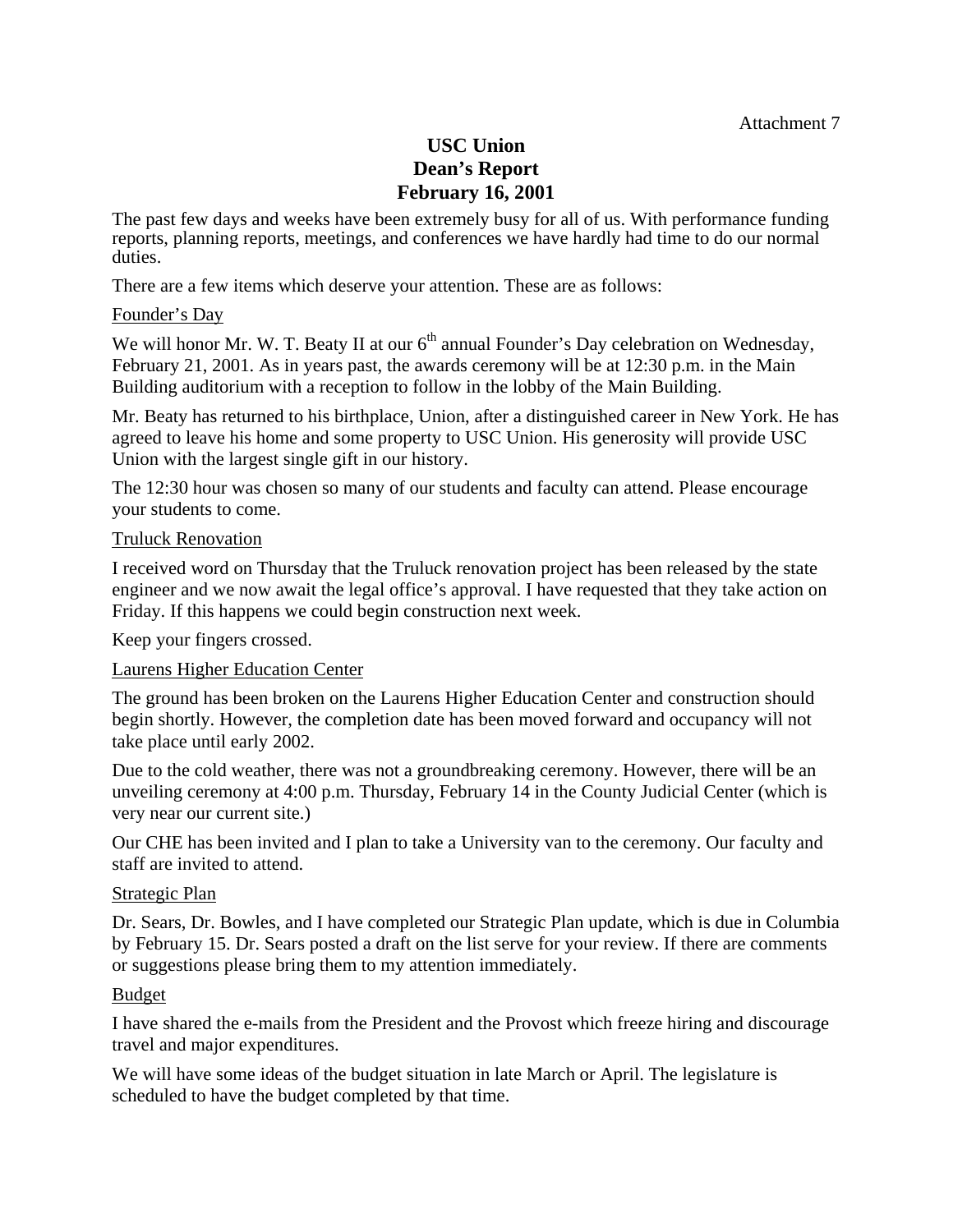We have requested that our two vacant positions (Librarian and business faculty member) be exempt from the freeze. We tried to make the case based on "Mission Critical" grounds. Also, SACS requires all institutions to have a librarian with at least a MLIS degree. We are awaiting the President's response.

Meanwhile, the search committee for the librarian position has been appointed. The faculty organization's appointees are:

Dr. John Wright

Dr. Allan Charles

Dr. Peter Murphy

The Dean's appointees are:

Dr. Steve Buchanan

Ms. Linda Alman

We have great expectations that our appeal will be approved. Therefore, the committee should begin its work. I assume Dr. Wright, as Chair of the Faculty Organization, will call the first meeting of the committee.

I apologize for being absent from the Faculty Organization meeting, but I serve on the Governor's Conference on Youth Planning Committee and today is the last meeting before the conference on March 1 - 2.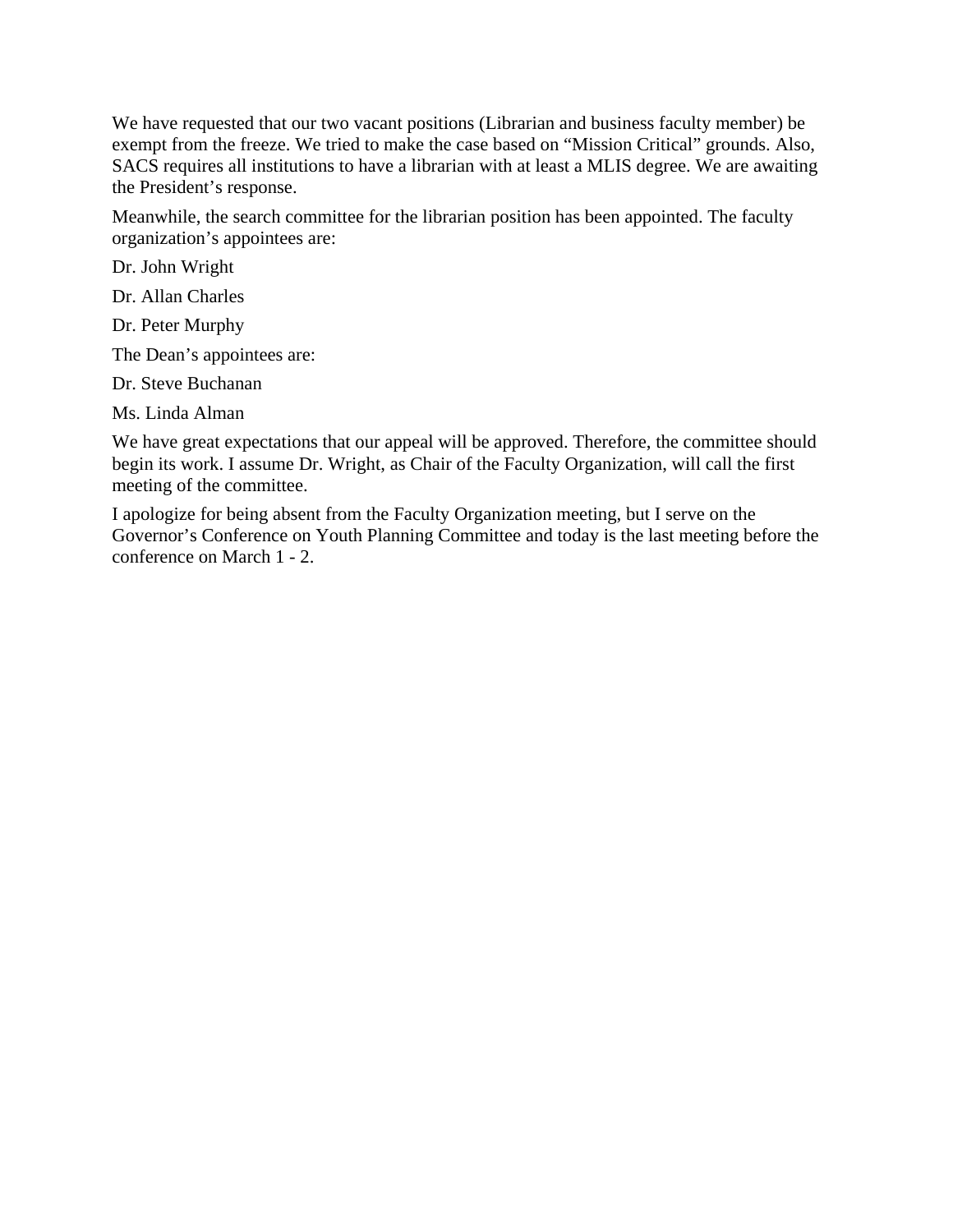Attachment 8

# **Report of Academic Programs and Continuing Education Dr. Sally Boyd USC Lancaster February 16, 2001**

I'm sorry I was not able to be with you at this meeting. I'm happy to report that on January 16 Connie Vise joined our staff as director for the USC Fort Jackson Program. Connie comes to us from USC Sumter where she directed the program at Shaw Air Force Base. Buddy Dunlap, associate professor of English, retired at the end of December, and Bonnie Kelly resigned her position as instructor of mathematics at the beginning of the spring semester.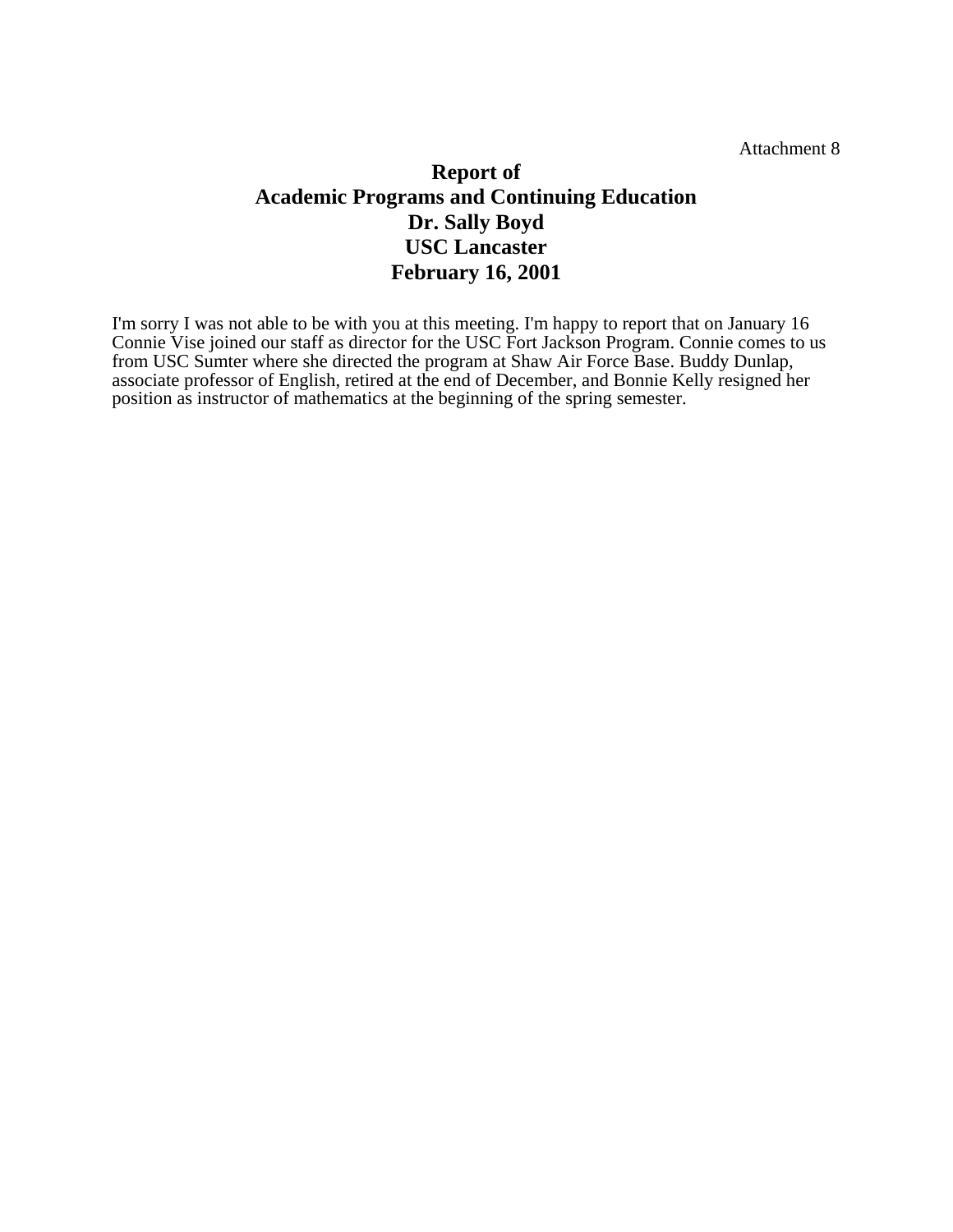# **Report of the Rights and Responsibilities Committee**

## **16 February 2001**

The Committee met in Room 106 of the Science Building at USC Lancaster and was called to order by Chairman Wayne Chilcote at 10:30 a.m.

Members present were: Babet Villena-Alvarez, USC Beaufort

Robert Landrum, USC Beaufort

David Bowden (for Linda Allman), Continuing Education John Catalano, USC Lancaster

Lisa Rashley, USC Lancaster

Wayne Chilcote, USC Salkehatchie

Ron Cox, USC Salkehatchie

Duncan McDowell (for Wayne Chilcote), USC Salkehatchie

Bob Costello, USC Sumter

Eric Reisenauer, USC Sumter

Steve Buchanan, USC Union

Because Professor Chilcote was elected to the Executive Committee in the morning session of the Senate, he called for the election of a new chairman of the R&R Committee. The committee elected Professor Ron Cox to complete Professor Chilcote's term. (Professor Duncan McDowell replaced Professor Chilcote as a member of the committee.)

The committee then discussed several proposed amendments to the *Faculty Manual*. While many different issues were discussed, including the possible repercussions of the establishment of the Palmetto College on the present regional campuses system, the primary focus of the committee was to complete its definition of service, per the charge given the committee by the Executive Committee at its retreat in summer, 2000.

The Committee voted to adopt the following definition:

# **SERVICE**

In its mission statement, the University recognizes service as an important function of a university professor. This is particularly true on the Regional Campuses. Service is outreach that faculty members provide to the campus, University, or the greater community. Service may include, but is not necessarily limited to, activities in four categories:

- ! Service to the community
- ! Service to the local campus
- ! Service to the regional campuses/greater University
- ! Service to the profession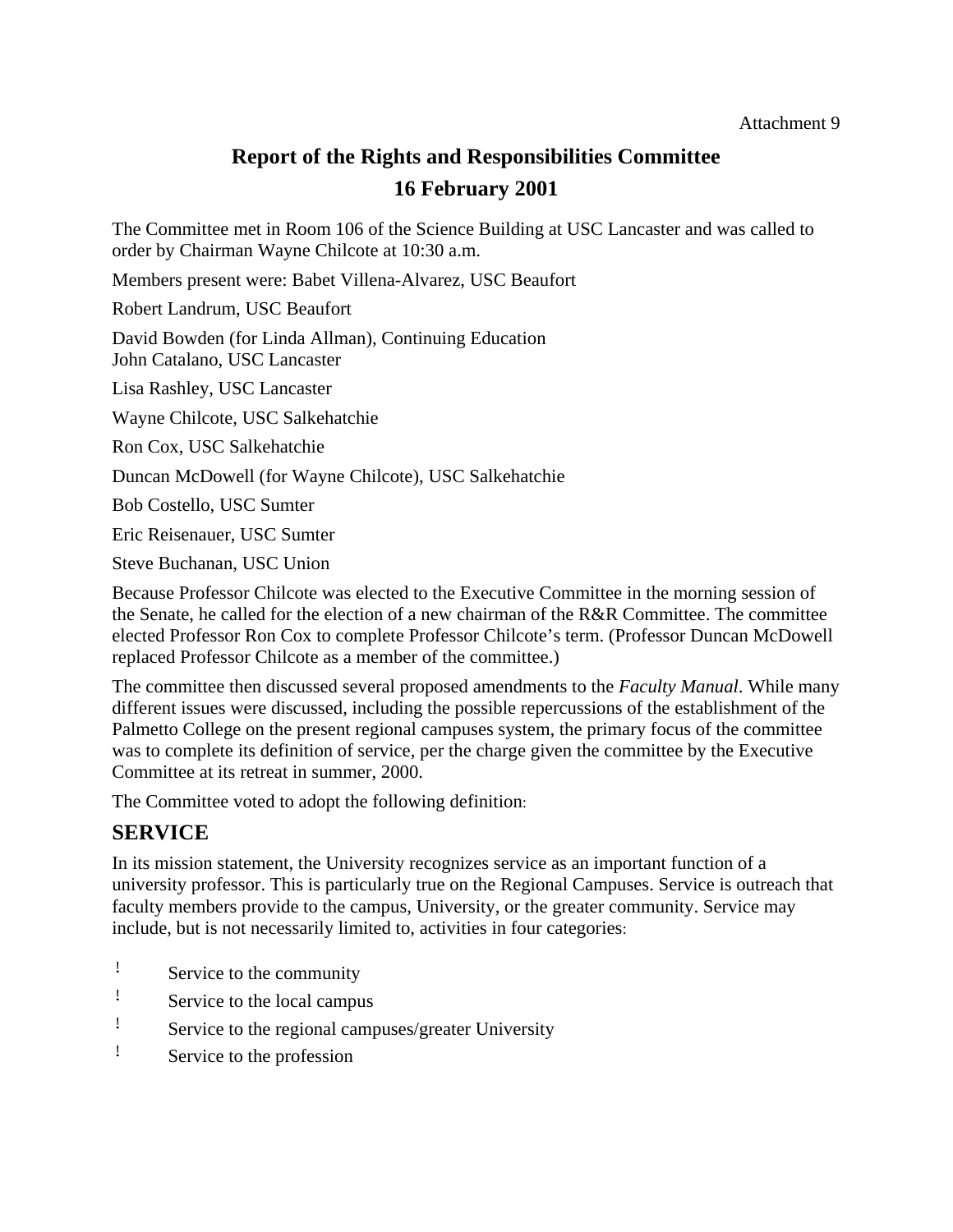In the four categories of service identified above, activities may or may not be predicated on education and professional experience. The following examples are intended to provide some guideline, by no means exclusive, as to the delineation of various service oriented activities:

## **Community Service:**

- ! Service to government agencies
- ! Service to industry and business
- ! Service to public and private organizations
- ! **Service to individuals**

## **Campus service:**

- ! Campus committee responsibilities
- ! Student organization sponsorship
- ! Participation in University and student functions
- ! Offices held in the faculty organization
- ! Administrative support activities

## **Regional Campus and Greater University service:**

- ! Membership on the Regional Campuses Faculty Senate
- ! Offices held on the RCFS
- ! Membership on University wide **special** committees
- ! Membership as a campus representative to the USC Columbia Senate
- ! Membership in USC Columbia academic departments

## **Service to the profession:**

- ! Participation in professional and learned societies
- ! Offices held in professional organizations
- ! Committee membership in professional organizations

The Committee moves that the Senate adopt the report of the R&R committee on the definition of service, and that this definition be included in the appropriate section of the *Regional Campuses Faculty Manual*.

During debate on the Senate floor during the afternoon session, the Committee agreed to the following friendly amendments:

- ! That "Service to Individuals" be added to the list under "Community Service"
- ! That the word "special" be stricken from line three under "Regional Campus and Greater University Service"

Respectfully submitted,

M. Ron Cox, Jr., Chairman, RCFS Rights & Responsibilities Committee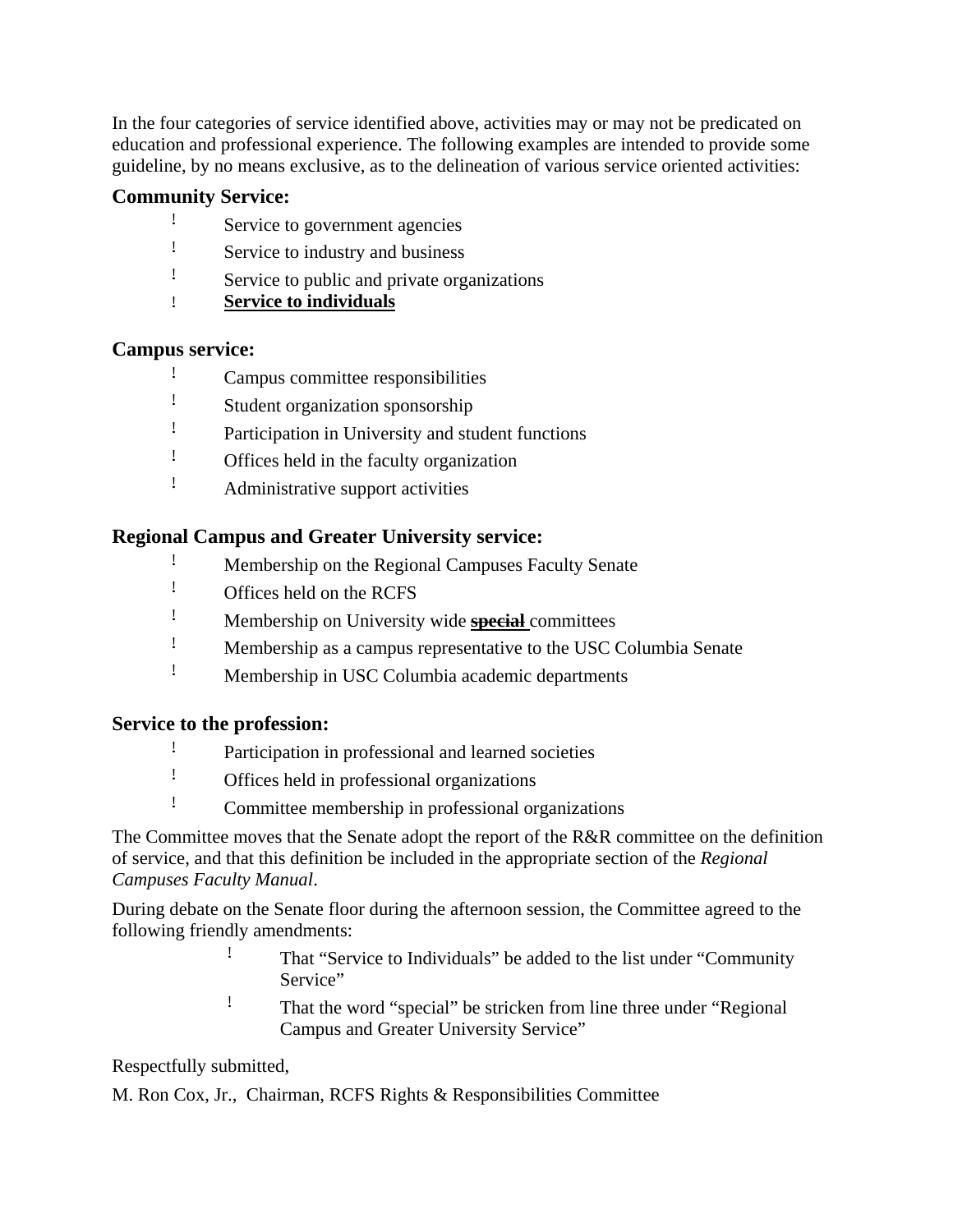#### Attachment 10

## Regional Campuses Faculty Senate Welfare Committee February 16, 2001

Noni Bohanak (Lancaster), Chair Report presented by Sal Macias (Sumter)

The Committee discussed the "Faculty Workload Estimate" sheet. We will be editing the current form and submitting a version at the next Senate meeting.

We received as information data prepared by Roberto Refinetti (Salkahatchie) comparing salaries and faculty rank across the Regional campuses, as well as a comparison of USC and selected other institutions. These are attached to our report.

The Welfare committee will serve as the review committee for applications to the Provost's Grants. Sal Macias will chair this subcommittee.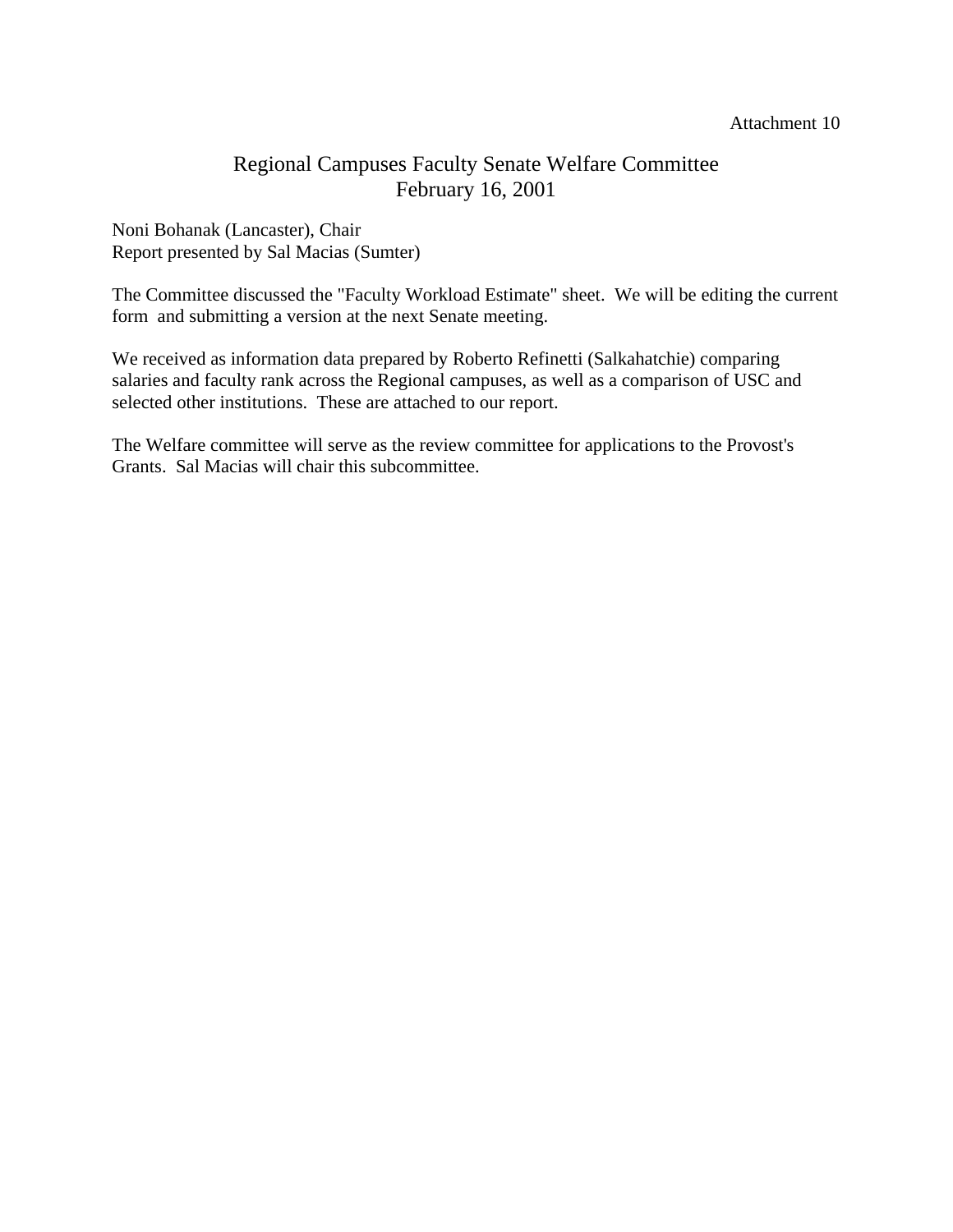

## University of South Carolina -- Regional Campuses Base Salary for FY 2000-2001

Values shown are means and standard error of means.

Only faculty members without administrative rank are included.

If only range of salary was available, the upper boundary was used.

Dashed line indicates mean salary for each faculty rank in the regional campuses.

Prepared by R. Refinetti (USC Salkehatchie) November 2000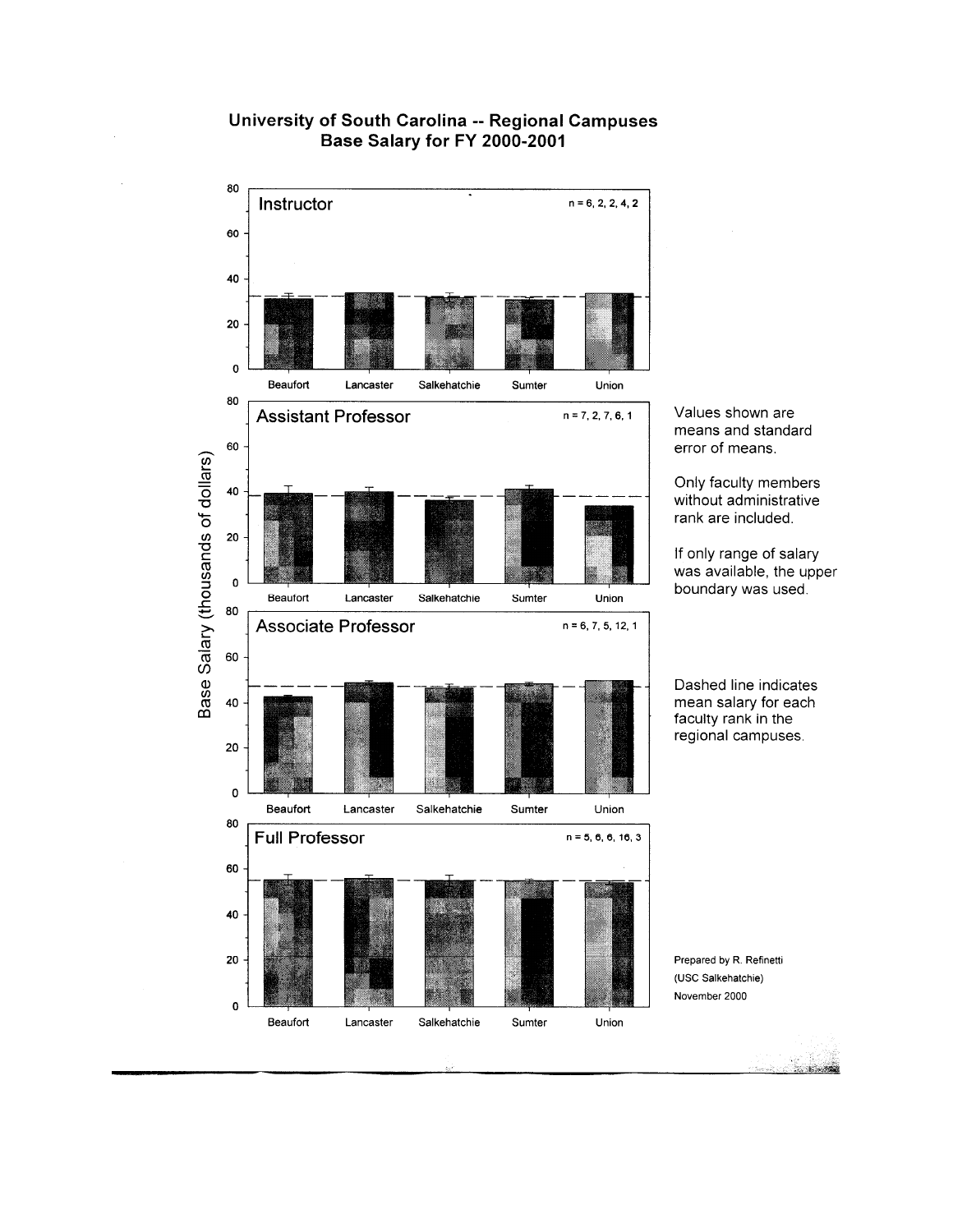# **Comparison of Faculty Base Salary**



Data from AAUP's 1999 survey

不能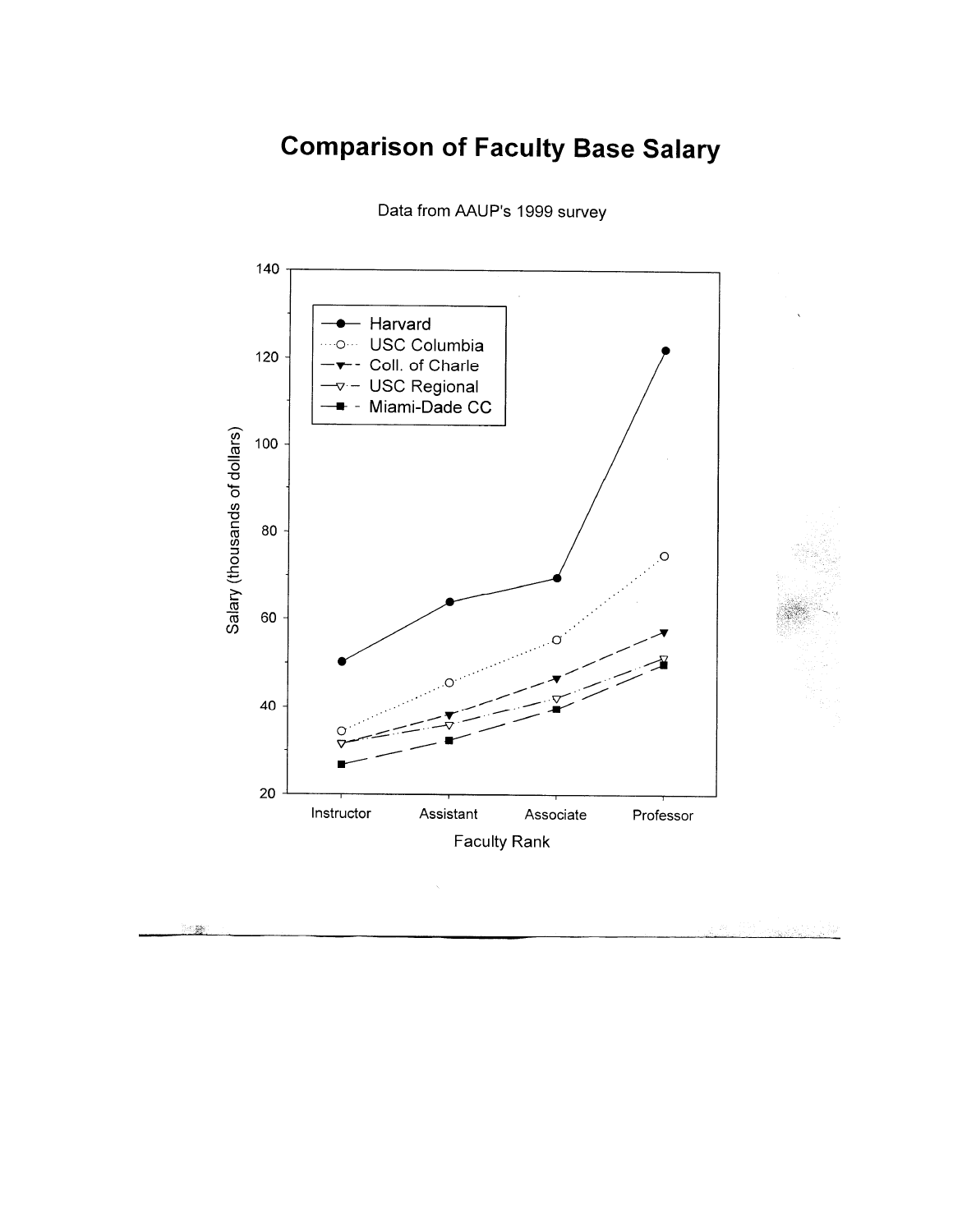# System Affairs Committee Report Regional Campuses Faculty Senate **February 16, 2001**

We discussed the status of the edited version of the "Seamless University" report, a part of the SACS reaccreditation process.

Carolyn West spoke to us about the Palmetto College Task Force work and the status of the attempt to provide the first two years of an engineering degree among the five regional campuses. It was suggested that we ask Vice Provost and Executive Dean for Regional Campuses Plyler to address this committee in regard to the Palmetto College Task Force.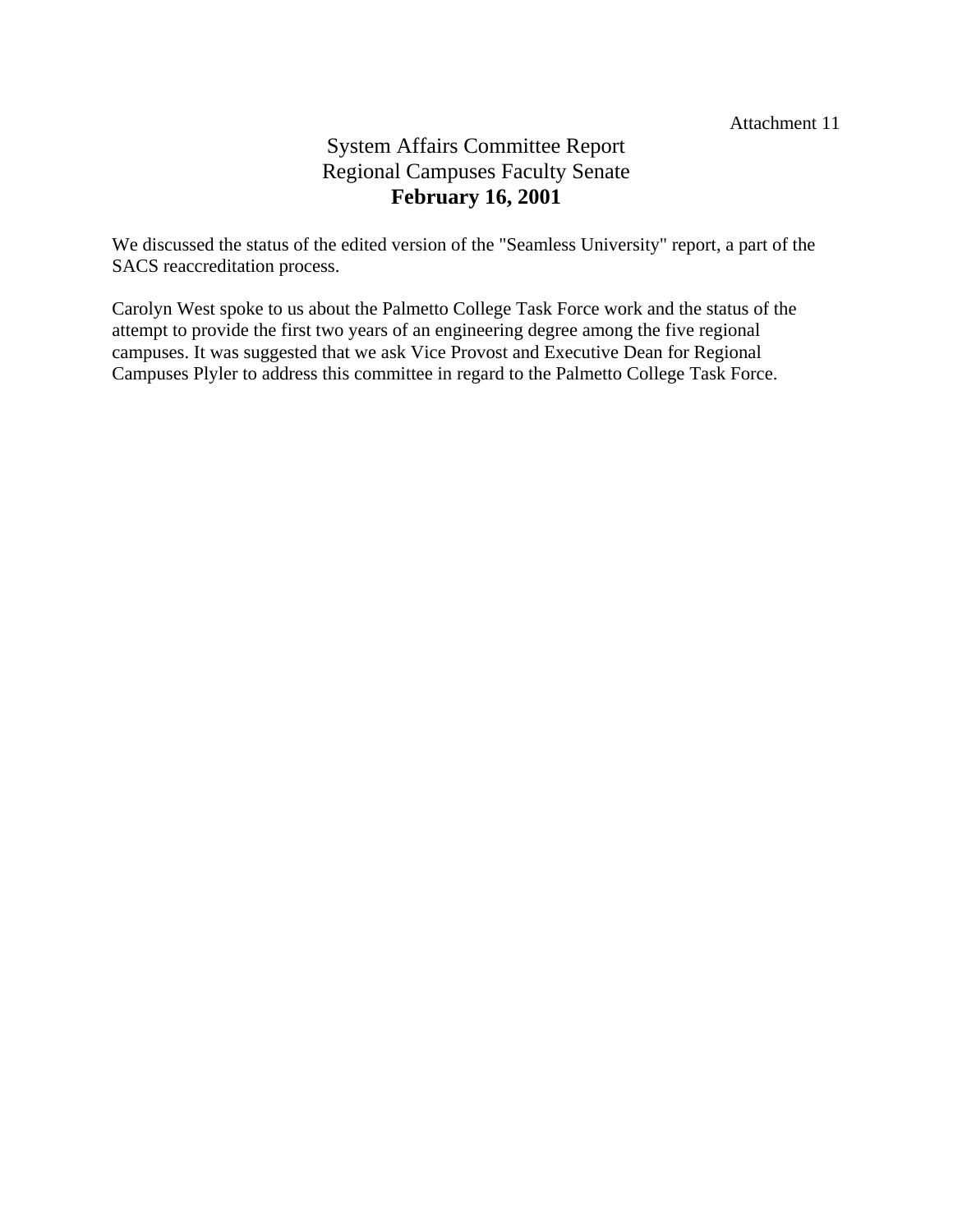## **Report of the Executive Committee**  Regional Campuses Faculty Senate February 16, 2001

The Executive Committee of the Regional Campuses Faculty Senate met at USC Columbia on February 16, 2001.

Executive Committee members made reports of activities of their home campuses and of the standing committees of the senate.

Professor Logue noted that there will be an organizational meeting of the task force on the Palmetto College following the Executive Committee meeting.

Vice-provost Plyler reported that he had received 13 requests for exemptions to the budget freeze, but that action was pending. He reminded the Committee of the February 15, 2001, deadline for the Provost Faculty Development Grant. There appears to be a cooperative effort on the part of the libraries in Columbia with the regional campuses to procure databases for all segments of the University. He reported that the dates for the SACS campus visits were not yet set. He noted that the Dean of the School of Social Work will be retiring and there is a search on for a vice-president for business and finance.

Vice-provost Plyler voiced concern with requests from Deans or faculty members to opt out of tenure track positions for other options.

Associate Vice-provost West discussed the progress of the SACS reporting on the campuses and reported that requirements for obtaining approval to teach STAT 201 have been eased. The College of Science and Math will soon be instituting a statistics requirement. She then responded to inquiries from various committee members.

The Rights and Responsibilities Committee will have a draft of the definition of service to be presented to the Senate at the February meeting. They are attempting to draw the line between scholarship and service.

The System Affairs Committee has met with Dan Barron regarding the Aseamless university@ document and submitted a document to him. They do not presently know what will be done with the document. Members and senators are urged to go to the USC SACS website.

The Welfare Committee is still working on salary information and discussed how best to gather data on faculty workload and how the data would be handled.

The Executive Committee then discussed the formation and operation of the Nominating Committee.

Respectfully submitted,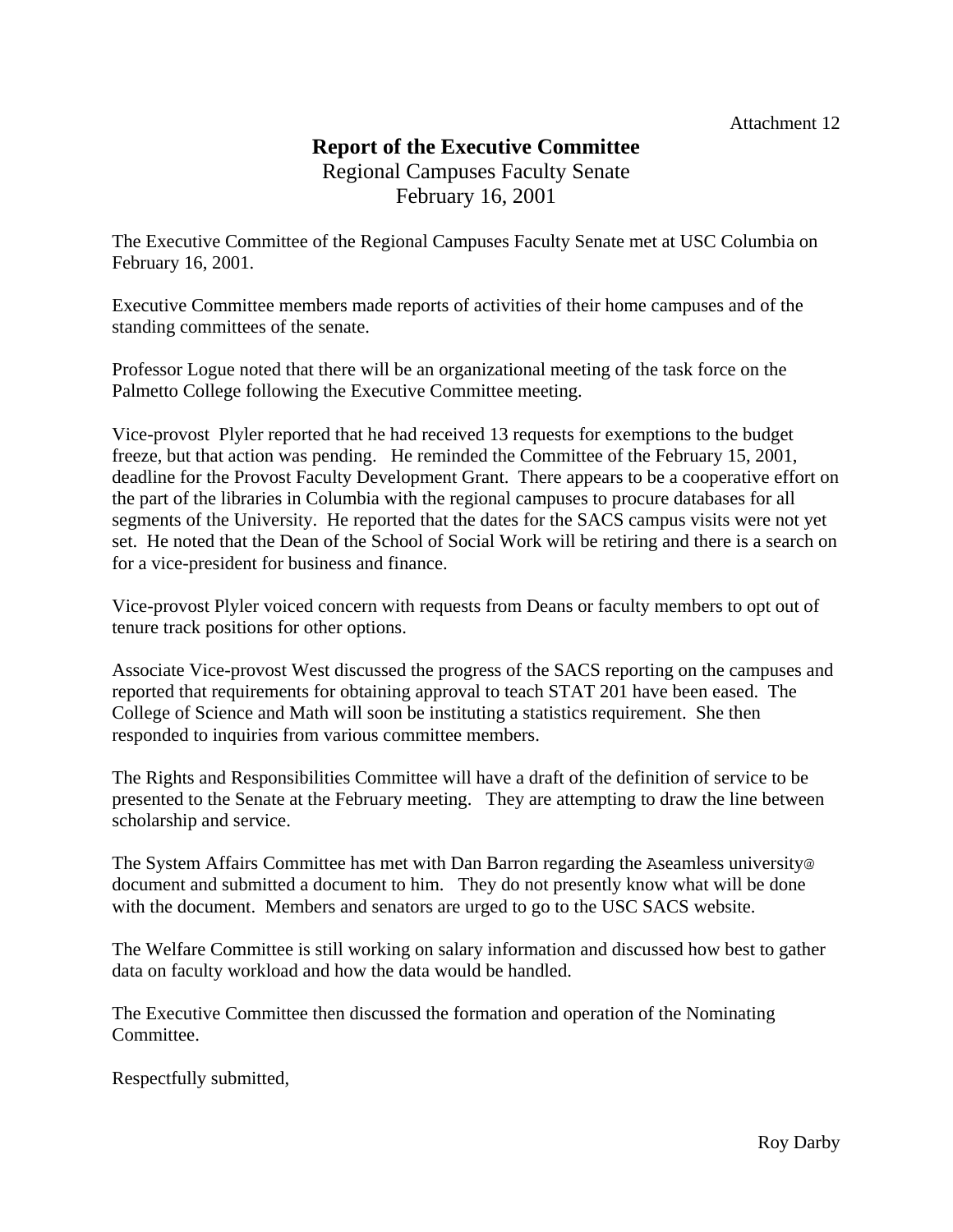#### Attachment 13

# Report of the Nominating Committee Regional Campuses Faculty Senate February 16, 2001

The RCFS Nominating Committee will present the following slate of nominees for consideration at the April, 2001, meeting.

| Vice-Chair / Chair Elect                             | Roy Darby, Beaufort              |
|------------------------------------------------------|----------------------------------|
| Secretary                                            | John Logue, Sumter               |
| At-Large                                             | Harold Sears, Union              |
| At-Large                                             | Kate Fritz, Continuing Education |
| <b>Faculty-Board of Trustees Liaison Committee</b>   | Ellen Chamberlain, Beaufort      |
| <b>Research and Productive Scholarship Committee</b> | <b>Todd Scarlett, Lancaster</b>  |
| <b>Conflict of Interest Committee</b>                | Bette Levine, Salkehatchie       |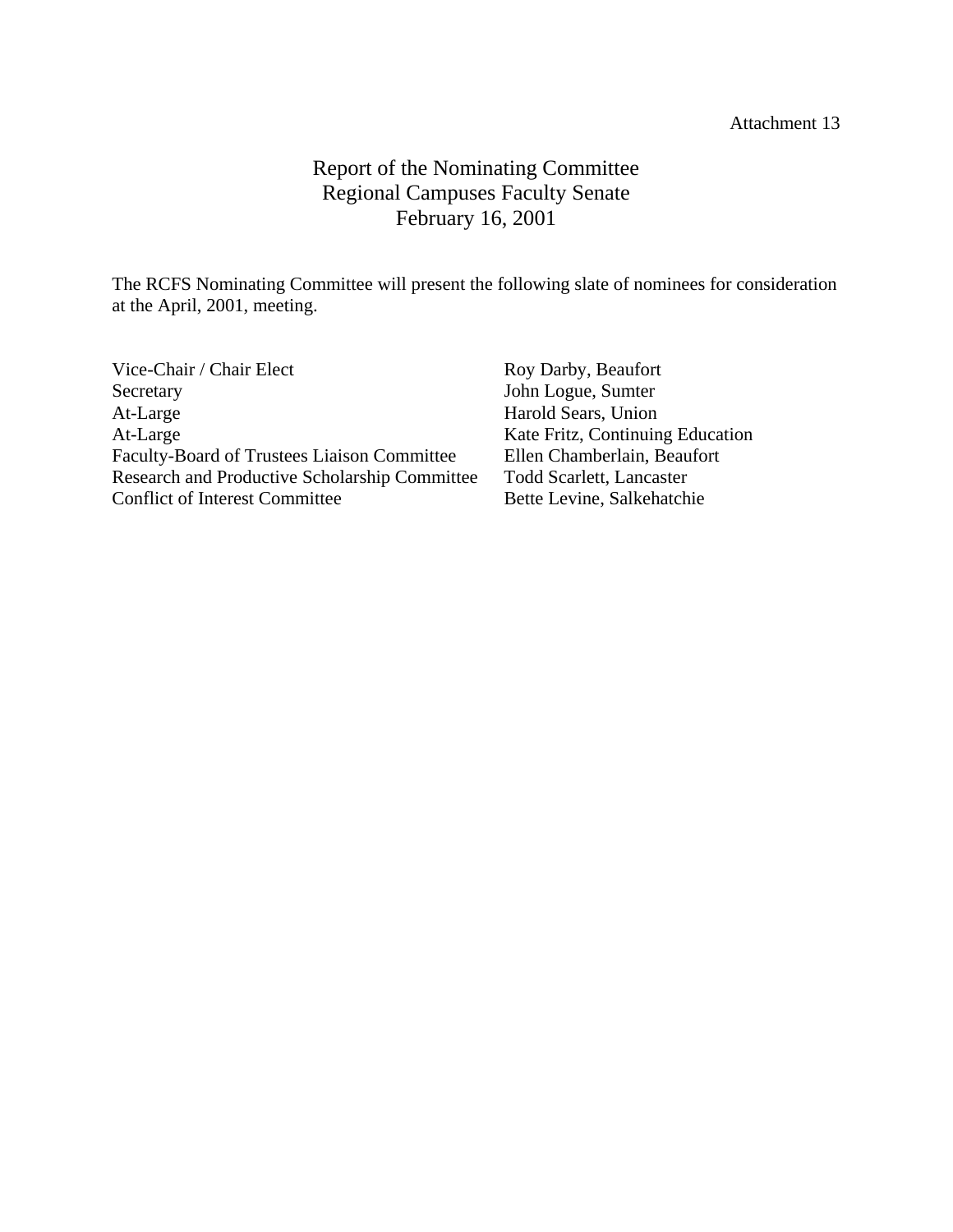# Report of the Committee on Libraries Regional Campuses Faculty Senate February 16, 2001

The Committee on Libraries met on December 7, 2001 and heard reports on the budget, serials acquisition, special collections and the latest on donations and fundraising.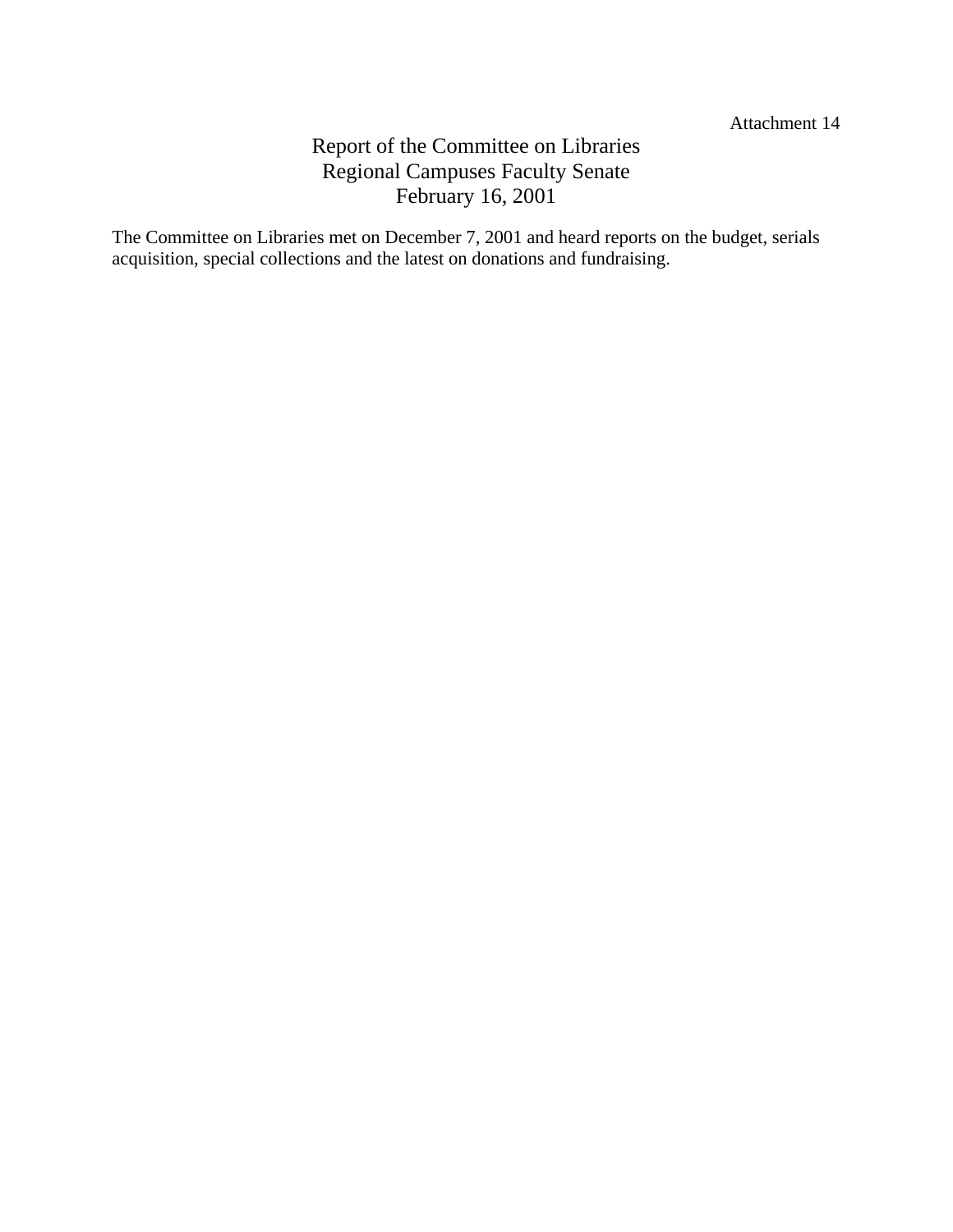# **Committee on Curricula and Courses Report**

#### Dr. Christine Borycki, USC Sumter February 16, 2001

The University Curricula and Courses Committee met twice since we last met. There have been a few changes in curricula that may be of interest to the Regional Campuses.

1. The Marine Science Program returned to the former requirement of allowing Marine Science majors to take either Physics 201 and 202 or Physics 211 and 212 to fulfill the requirement. Physics 212 would count for major credit, as always. Marine Science will also allow a maximum of 10 semester hours of a combination of independent study. 2. Hotel, Restaurant and Tourism Management has added a few more math, philosophy,

computer science, and statistics options for students to fulfill the numerical and analytical reasoning requirement of 6 hours.

3. History has changed its curriculum to simplify the relationship between the College of Liberal Arts core requirements and the history major requirements by ensuring that the lower-level surveys are counted as core prerequisites so that only upper-level courses will count towards the major. The department also eliminated the Intensive Major.

4. Pharmacy has added 3 hours of liberal arts electives to its curriculum.

5. Chemical Engineering has added two chemistry classes (333 and 334) and two chemistry lab electives.

6. Nursing, Science and Mathematics, and Economics are all requiring students to pass required courses with a grade of C or better. The reasons given for this were to reflect current practices, and to comply with requirements of SACS.

If you will recall, in November I told you about a list of courses that may be deleted from the USC Columbia bulletin. I received many requests to save courses. I compiled a list of courses to save from the chopping block and have given it to representatives of each of your campuses. Please let me know if there are any other courses to add to the list.

We meet again in March. If you want to see a full list of actions of the committee, go to: http://www.uscsumter.edu/~rbcastle/candc.htm. If you need details, please contact me or the college (or department) of your choice.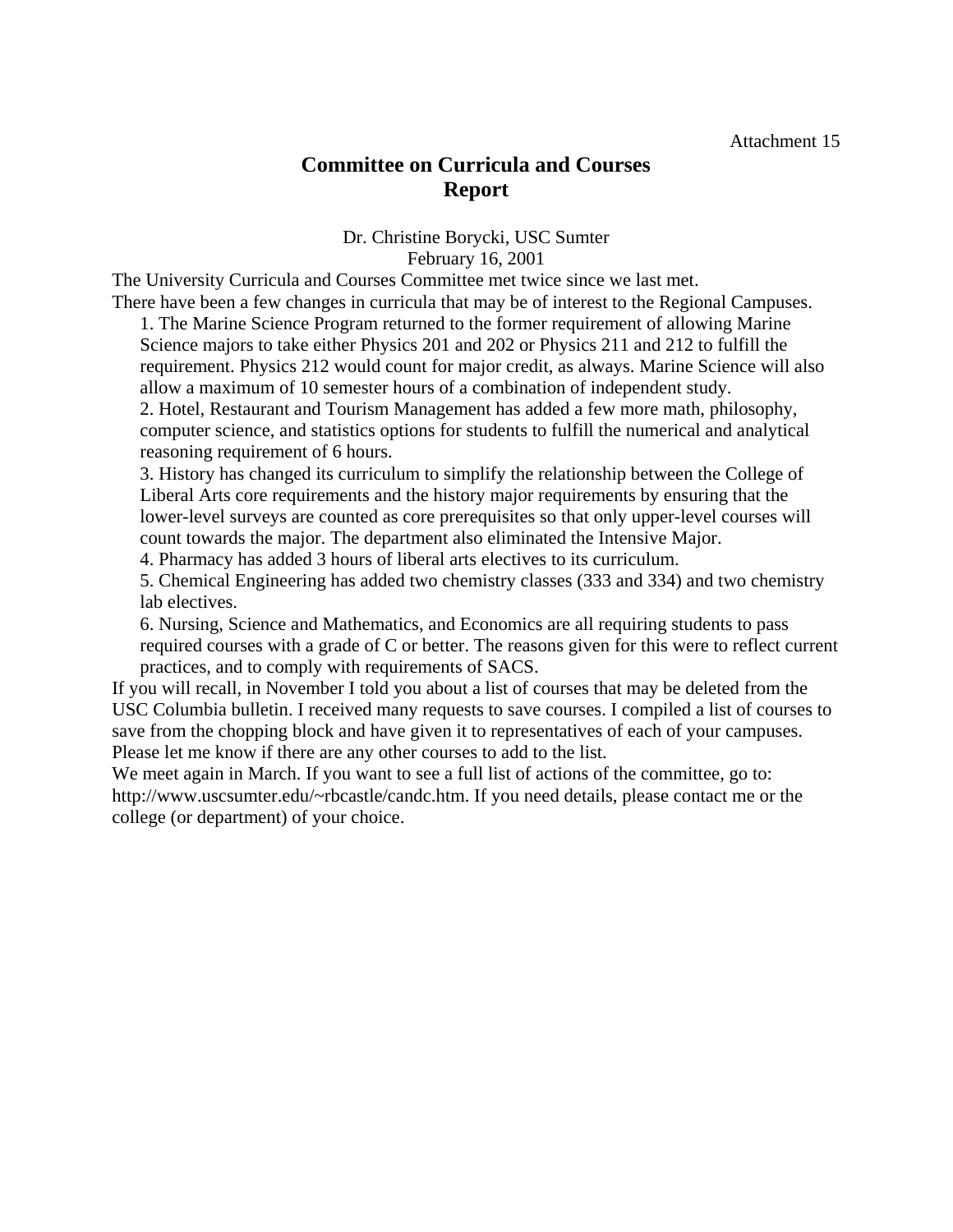Attachment 16

# Report of the Research & Productive Scholarship Committee Regional Campuses Faculty Senate February 16, 2001

The Committee received and is in the process of reviewing 38 applications requesting \$247,749. \$90,000 is available for funding these proposals. The meeting of the committee has been rescheduled from February 21 to March 7, 2001.

Dr. Bob Costello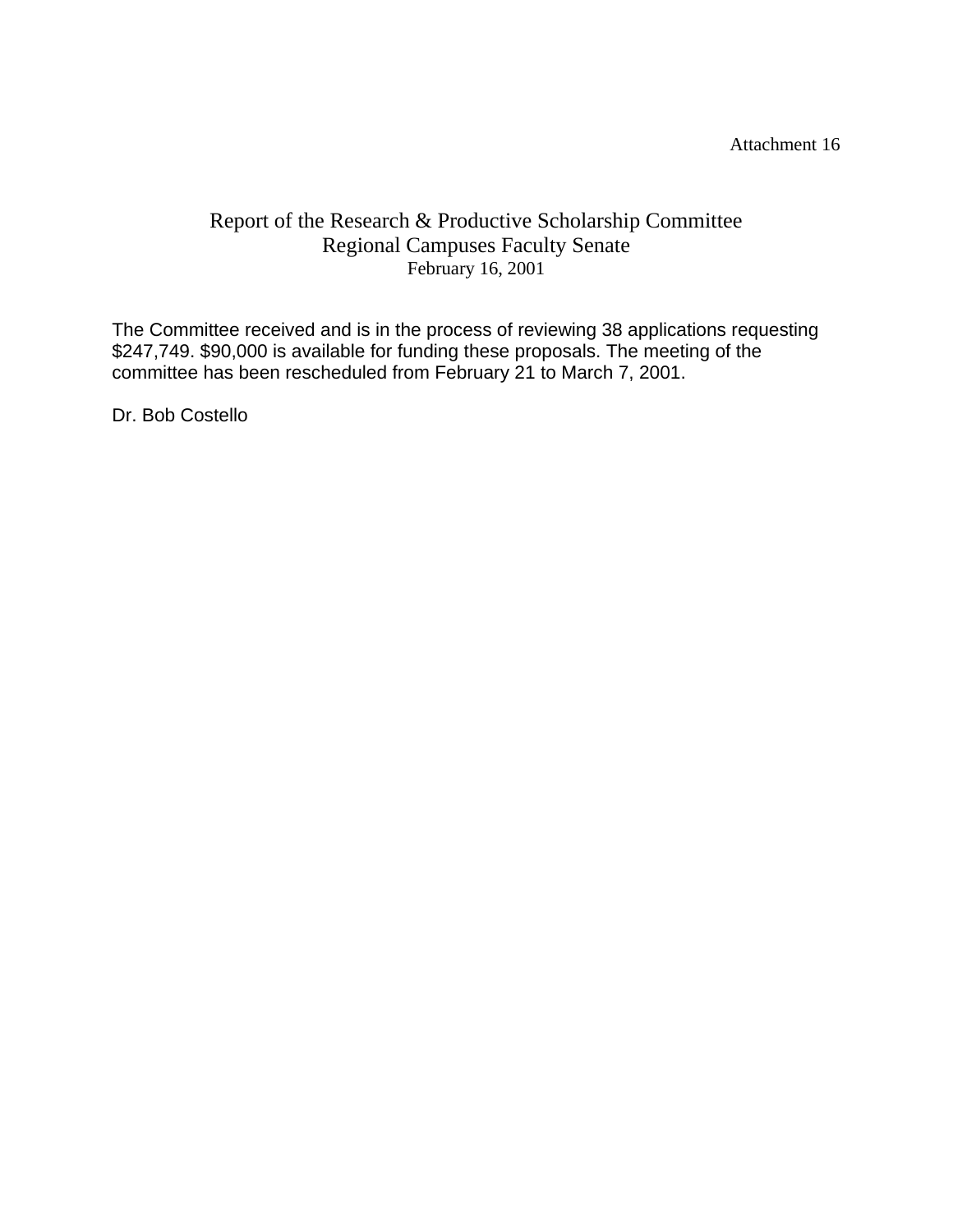# Report of the Academic Affairs and Faculty Liaison Committee USC Board of **Trustees** Regional Campuses Faculty Senate February 16, 2001

The Academic Affairs and Faculty Liaison Committee of the USC Board of Trustees met on Thursday, November 16, 2000, beginning its deliberations in executive session to discuss an honorary faculty title, a mid-year tenure recommendation, and a recommendation for appointment with tenure.

In open session, the Committee heard and voiced approval for a new program proposal from the USC Spartanburg School of Education for a Bachelor of Arts in Middle Grades Education. The Committee also heard and voiced approval for a new program proposal from the USC College of Engineering and Information Technology for a Master of Software Engineering. In other matters, Dr. Palms turned the Committee's attention to a recent article in the Chronicle of Higher Education concerning the University of South Carolina's history department and how the department has hired eight well-known scholars in the past three years, thereby "carving out a niche for itself as a leader in Southern and African-American history."

End of report

Ellen Chamberlain